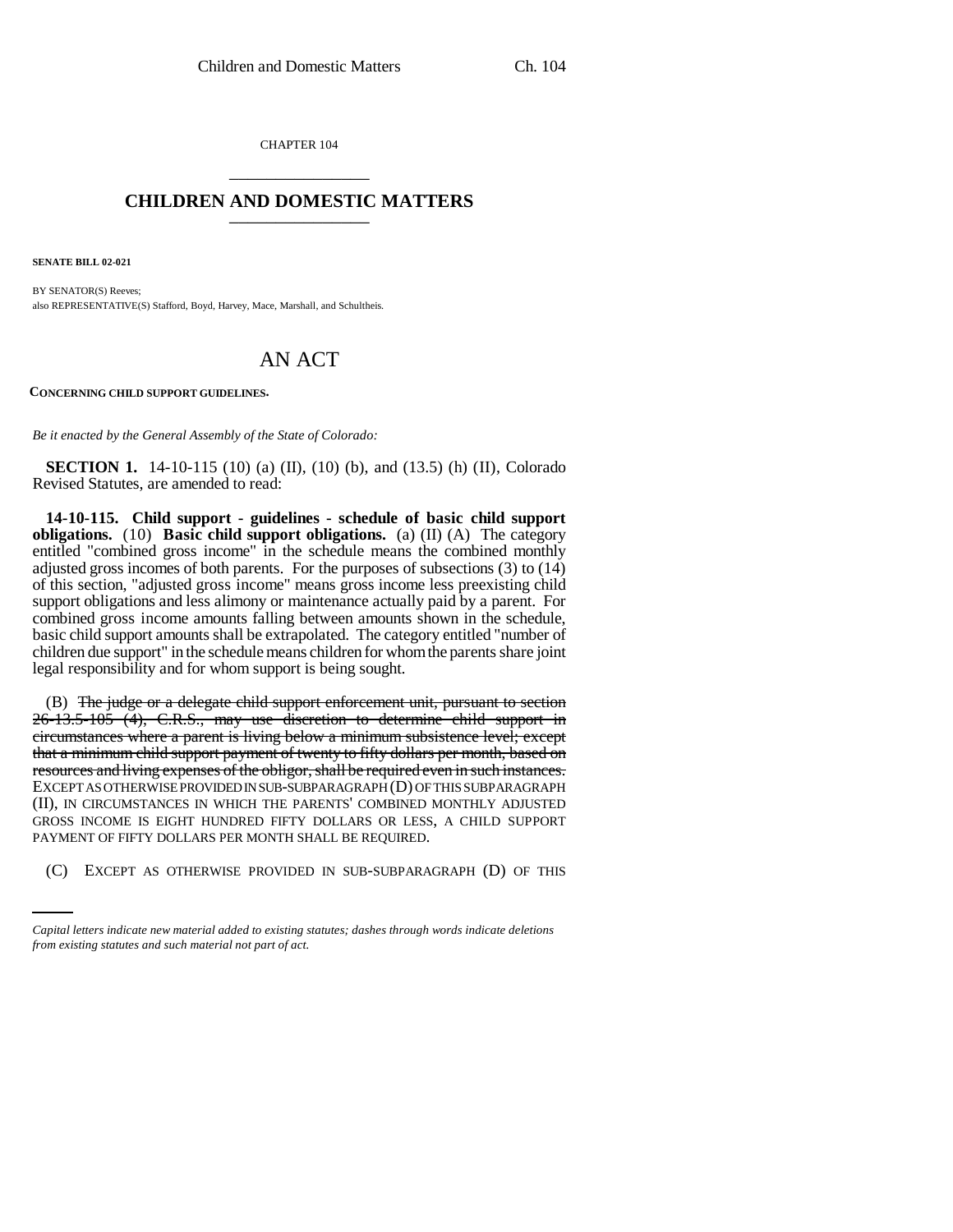SUBPARAGRAPH (II), IN CIRCUMSTANCES IN WHICH THE PARENTS' COMBINED MONTHLY ADJUSTED GROSS INCOME IS MORE THAN EIGHT HUNDRED FIFTY DOLLARS, BUT IN WHICH THE PARENT WITH THE LEAST NUMBER OF OVERNIGHTS PER YEAR WITH THE CHILD HAS A MONTHLY ADJUSTED GROSS INCOME OF LESS THAN ONE THOUSAND EIGHT HUNDRED FIFTY DOLLARS, THE COURT OR DELEGATE CHILD SUPPORT ENFORCEMENT UNIT, PURSUANT TO SECTION 26-13.5-105(4),C.R.S., SHALL PERFORM A LOW-INCOME ADJUSTMENT CALCULATION OF CHILD SUPPORT AS FOLLOWS: THE COURT OR DELEGATE CHILD SUPPORT ENFORCEMENT UNIT SHALL DETERMINE EACH PARENT'S MONTHLY ADJUSTED GROSS INCOME, AS THAT TERM IS DEFINED IN SUB-SUBPARAGRAPH (A) OF THIS SUBPARAGRAPH (II). BASED UPON THE PARENTS' COMBINED MONTHLY ADJUSTED GROSS INCOMES, THE COURT OR DELEGATE CHILD SUPPORT ENFORCEMENT UNIT SHALL DETERMINE THE MONTHLY BASIC CHILD SUPPORT OBLIGATION, USING THE SCHEDULE OF BASIC CHILD SUPPORT OBLIGATIONS SET FORTH IN PARAGRAPH (b) OF THIS SUBSECTION (10) AND SHALL DETERMINE EACH PARENT'S PRESUMPTIVE PROPORTIONATE SHARE OF SAID OBLIGATION. THE COURT OR DELEGATE CHILD SUPPORT ENFORCEMENT UNIT SHALL THEN ADJUST THE INCOME OF THE PARENT WITH THE FEWEST NUMBER OF OVERNIGHTS PER YEAR WITH THE CHILD BY SUBTRACTING NINE HUNDRED DOLLARS FROM THAT PARENT'S MONTHLY ADJUSTED GROSS INCOME. THE COURT SHALL MULTIPLY THE RESULTING AMOUNT BY A FACTOR OF FORTY PERCENT. THE PRODUCT OF THE MULTIPLICATION SHALL BE ADDED TO THE FOLLOWING BASIC MINIMUM CHILD SUPPORT AMOUNT AS ADDITIONAL MINIMUM SUPPORT, UNLESS THE PRODUCT OF THE MULTIPLICATION AMOUNT IS ZERO OR A NEGATIVE FIGURE, IN WHICH CASE THE COURT SHALL ADD ZERO TO THE FOLLOWING BASIC MINIMUM CHILD SUPPORT AMOUNT: SEVENTY-FIVE DOLLARS FOR ONE CHILD; ONE HUNDRED FIFTY DOLLARS FOR TWO CHILDREN; TWO HUNDRED TWENTY-FIVE DOLLARS FOR THREE CHILDREN; TWO HUNDRED SEVENTY-FIVE DOLLARS FOR FOUR CHILDREN; THREE HUNDRED TWENTY-FIVE DOLLARS FOR FIVE CHILDREN; AND THREE HUNDRED FIFTY DOLLARS FOR SIX OR MORE CHILDREN. THE COURT OR DELEGATE CHILD SUPPORT ENFORCEMENT UNIT SHALL COMPARE THE PRODUCT OF THIS ADDITION TO THE PARENT'S PRESUMPTIVE PROPORTIONATE SHARE OF THE MONTHLY BASIC SUPPORT OBLIGATION DETERMINED PREVIOUSLY FROM THE SCHEDULE OF BASIC CHILD SUPPORT OBLIGATIONS. THE LESSER OF THE TWO AMOUNTS SHALL BE THE BASIC MONTHLY SUPPORT OBLIGATION TO BE PAID BY THE LOW-INCOME PARENT, AS ADJUSTED BY THE LOW-INCOME PARENT'S PROPORTIONATE SHARE OF THE WORK-RELATED AND EDUCATION-RELATED CHILD CARE COSTS, HEALTH INSURANCE, EXTRAORDINARY MEDICAL EXPENSES, AND OTHER EXTRAORDINARY ADJUSTMENTS AS DESCRIBED IN SUBSECTIONS (11) TO (13.5) OF THIS SECTION.

(D) IN ANY CIRCUMSTANCE IN WHICH THE OBLIGOR'S MONTHLY ADJUSTED GROSS INCOME IS LESS THAN EIGHT HUNDRED FIFTY DOLLARS, REGARDLESS OF THE MONTHLY ADJUSTED GROSS INCOME OF THE OBLIGEE, THE OBLIGOR SHALL BE ORDERED TO PAY FIFTY DOLLARS PER MONTH IN CHILD SUPPORT.

(E) The judge may use discretion to determine child support in circumstances where combined adjusted gross income exceeds the uppermost levels of the guideline; EXCEPT THAT THE PRESUMPTIVE BASIC CHILD SUPPORT OBLIGATION SHALL NOT BE LESS THAN IT WOULD BE BASED ON THE HIGHEST LEVEL OF ADJUSTED GROSS INCOME SET FORTH IN THE GUIDELINE.

(b) Schedule of basic child support obligations: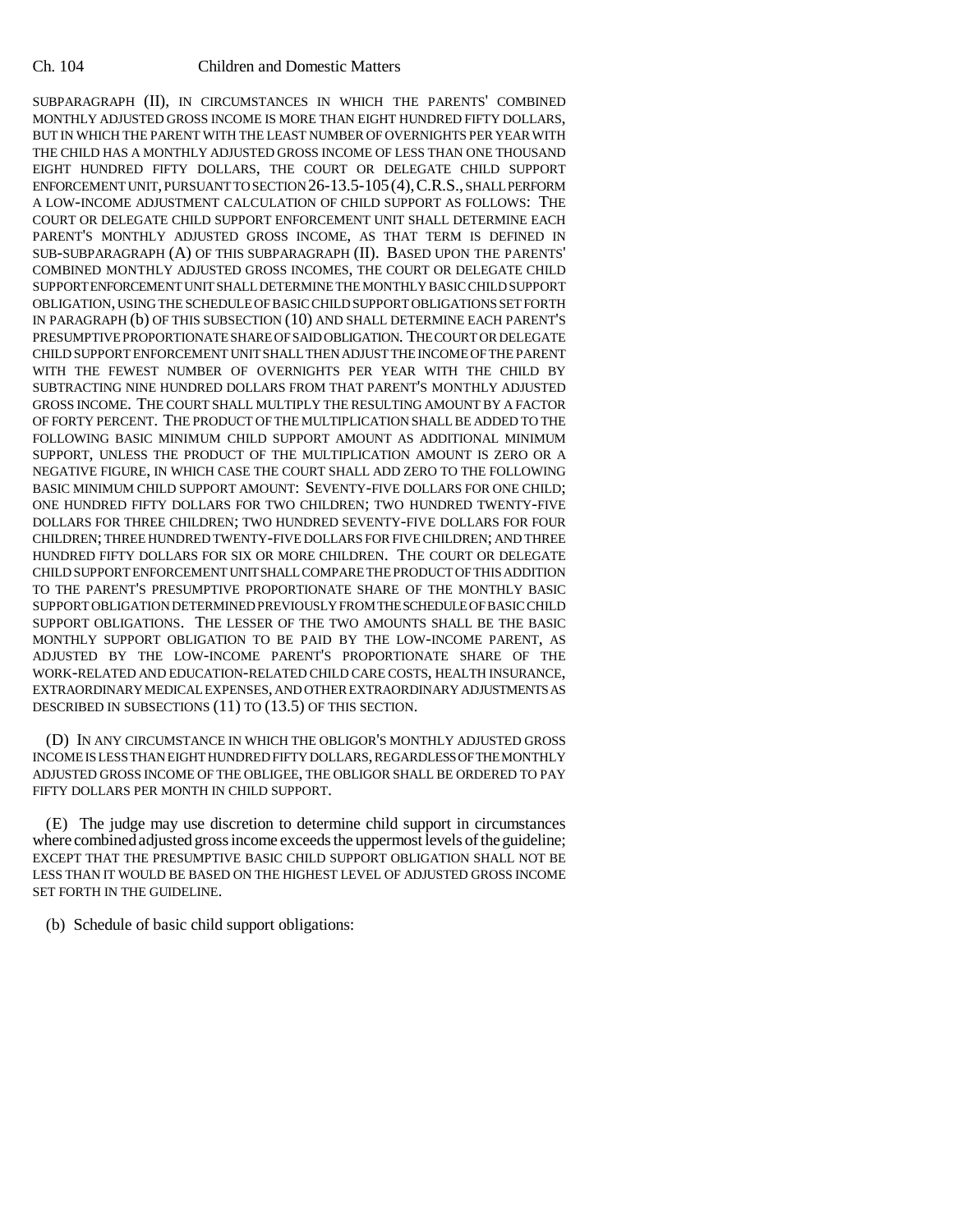| <b>COMBINED</b> |            | TWO                   | <b>THREE</b>                          | <b>FOUR FIVE</b> |     | <b>SIX</b>                |
|-----------------|------------|-----------------------|---------------------------------------|------------------|-----|---------------------------|
| <b>GROSS</b>    | <b>ONE</b> |                       | CHIL- CHIL-                           |                  |     | CHIL- CHIL- ORMORE        |
| <b>INCOME</b>   |            | <b>CHILDDREN DREN</b> |                                       |                  |     | <b>DREN DREN CHILDREN</b> |
| 100             |            |                       | \$20 - ORDER OF \$50 PER MONTH BASED  |                  |     |                           |
| 200             |            |                       | ON RESOURCES AND LIVING               |                  |     |                           |
| 300             |            |                       | <b>EXPENSES OF OBLIGOR AND NUMBER</b> |                  |     |                           |
| 400             |            |                       | OF CHILDREN DUE SUPPORT               |                  |     |                           |
| 500             | 20         | 3 <sup>1</sup>        | 39                                    | 44               | 48  | $5+$                      |
| 600             | 89         | 109                   | H <sup>9</sup>                        | $+34$            | 138 | 141                       |
| 700             | 157        | 187                   | 199                                   | 224              | 228 | 232                       |
| 800             | $+7+$      | 265                   | 279                                   | 314              | 318 | 323                       |
| 850             | 184        | 269                   | 319                                   | 352              | 382 | 409                       |
| 900             | 184        | 286                   | 359                                   | 404              | 408 | 414                       |
|                 | 193        | 282                   | 334                                   | 369              | 400 | 428                       |
| 950             | 202        | 294                   | 349                                   | 386              | 418 | 447                       |
| 1000            | 198        | 307                   | 385                                   | 434              | 473 | 505                       |
|                 | 211        |                       | 364                                   | 402              | 436 | 467                       |
| 1050            | 220        | 320                   | 379                                   | 419              | 455 | 486                       |
| 1100            | 210        | 327                   | 410                                   | 463              | 504 | 538                       |
|                 | 228        | 333                   | 395                                   | 436              | 473 | 506                       |
| 1150            | 237        | 346                   | 410                                   | 453              | 491 | 525                       |
| 1200            | 223        | 346                   | 434                                   | 490              | 534 | 570                       |
|                 | 246        | 359                   | 425                                   | 470              | 509 | 545                       |
| 1250            | 255        | 372                   | 440                                   | 487              | 528 | 565                       |
| 1300            | 235        | 366                   | 459                                   | 517              | 563 | 602                       |
|                 | 264        | 385                   | 456                                   | 504              | 546 | 584                       |
| 1350            | 273        | 397                   | 471                                   | 520              | 564 | 603                       |
| 1400            | 248        | 385                   | 483                                   | 544              | 593 | 634                       |
|                 | 281        | 410                   | 486                                   | 537              | 582 | 622                       |
| 1450            | 290        | 422                   | 500                                   | 553              | 599 | 641                       |
| 1500            | 260        | 404                   | 506                                   | 570              | 622 | 665                       |
|                 | 298        | 435                   | 515                                   | 569              | 617 | 660                       |
| 1550            | 307        | 447                   | 530                                   | 586              | 635 | 679                       |
| 1600            | 271        | 422                   | 528                                   | 595              | 649 | 695                       |
|                 | 315        | 460                   | 545                                   | 602              | 652 | 698                       |
| 1650            | 324        | 472                   | 559                                   | 618              | 670 | 717                       |
| 1700            | 286        | 444                   | 555                                   | 626              | 684 | 730                       |
|                 | 333        | 485                   | 574                                   | 634              | 688 | 736                       |
| 1750            | 293        | 454                   | 568                                   | 641              | 700 | 747                       |
|                 | 341        | 497                   | 589                                   | 651              | 705 | 755                       |
| 1800            | 299        | 464                   | 581                                   | 655              | 715 | 763                       |
|                 | 350        | 510                   | 604                                   | 667              | 723 | 774                       |
| 1850            | 306        | 474                   | 593                                   | 669              | 730 | 780                       |
|                 | 358        | 522                   | 619                                   | 683              | 741 | 793                       |
| 1900            | 312        | 484                   | 606                                   | 683              | 746 | 796                       |
|                 | 367        | 535                   | 633                                   | 700              | 759 | 812                       |
| 1950            | 319        | 494                   | 618                                   | 697              | 761 | 812                       |
|                 | 375        | 547                   | 648                                   | 716              | 776 | 830                       |
| 2000            | 325        | 504                   | 630                                   | 711              | 776 | 829                       |
|                 | 383        | 558                   | 661                                   | 730              | 792 | 847                       |
| 2050            | 331        | 514                   | 643                                   | 725              | 791 | 845                       |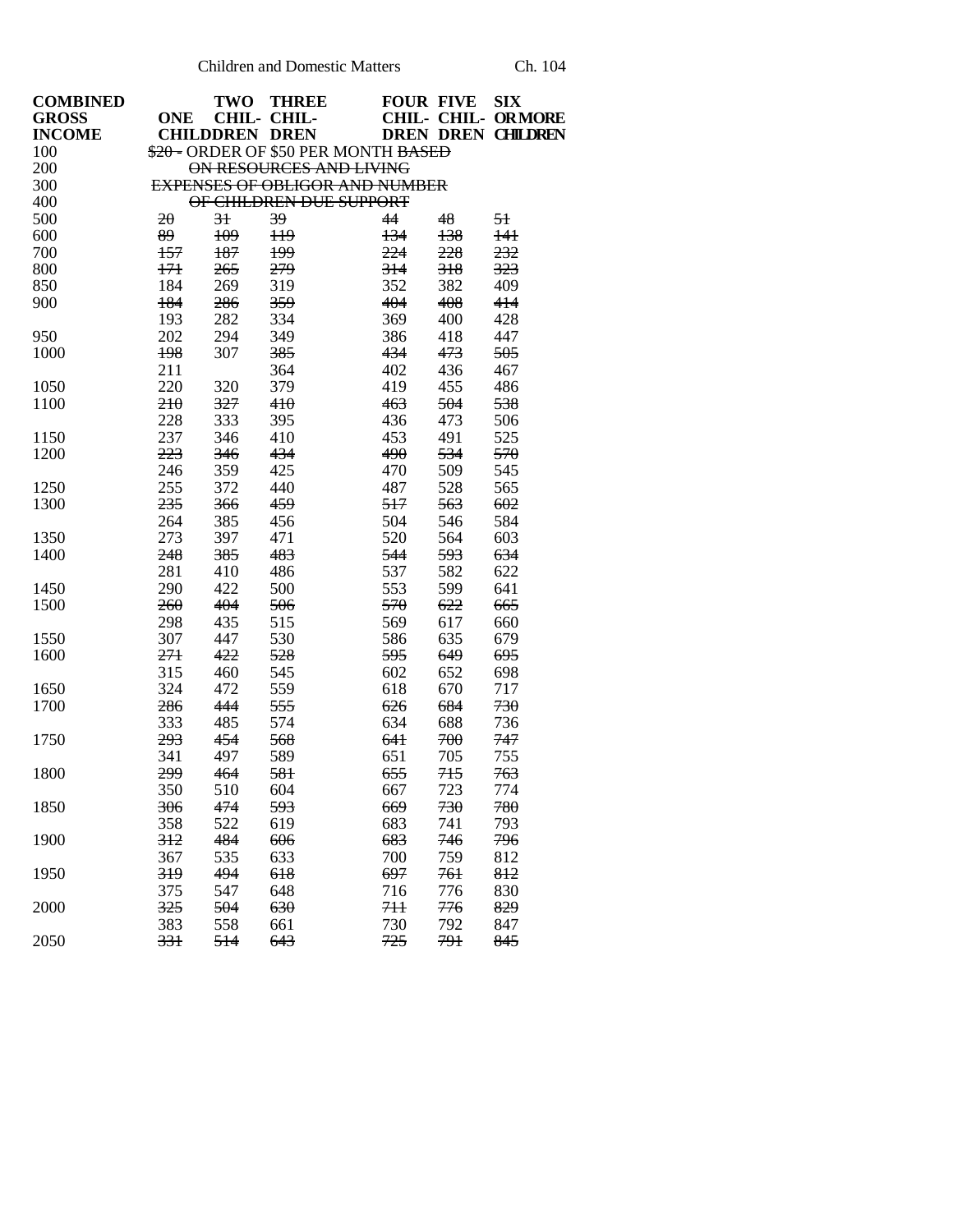|      | 391 | 570 | 674 | 745             | 807    | 864             |
|------|-----|-----|-----|-----------------|--------|-----------------|
| 2100 | 338 | 524 | 655 | 739             | 807    | 861             |
|      | 399 | 581 | 687 | 759             | 823    | 881             |
| 2150 | 344 | 533 | 668 | 753             | 822    | 878             |
|      | 407 | 592 | 700 | 774             | 839    | 898             |
| 2200 | 350 | 542 | 678 | 765             | 835    | 892             |
|      | 415 | 604 | 714 | 789             | 855    | 915             |
| 2250 | 355 | 550 | 688 | 776             | 847    | 905             |
|      | 423 | 615 | 727 | 803             | 871    | 931             |
| 2300 | 360 | 558 | 699 | 788             | 860    | 918             |
|      | 431 | 626 | 740 | 818             | 886    | 948             |
| 2350 | 365 | 566 | 709 | 799             | 872    | 932             |
|      | 439 | 638 | 753 | 832             | 902    | 965             |
|      |     |     | 719 | 8 <sup>H</sup>  |        | 945             |
| 2400 | 371 | 574 |     |                 | 885    |                 |
|      | 447 | 649 | 766 | 847             | 918    | 982             |
| 2450 | 376 | 583 | 729 | 822             | 897    | 958             |
|      | 455 | 660 | 779 | 861             | 934    | 999             |
| 2500 | 381 | 591 | 739 | 834             | 910    | 972             |
|      | 462 | 672 | 793 | 876             | 949    | 1016            |
| 2550 | 386 | 599 | 749 | 845             | 922    | 985             |
|      | 470 | 683 | 806 | 890             | 965    | 1033            |
| 2600 | 392 | 607 | 760 | 857             | 935    | 999             |
|      | 479 | 694 | 819 | 905             | 981    | 1050            |
| 2650 | 397 | 615 | 770 | 868             | 947    | 1012            |
|      | 487 | 706 | 833 | 920             | 997    | 1067            |
| 2700 | 402 | 623 | 780 | 880             | 960    | 1025            |
|      | 495 | 718 | 846 | 935             | 1013   | 1084            |
| 2750 | 407 | 631 | 790 | 891             | 972    | 1039            |
|      | 503 | 729 | 859 | 950             | 1029   | 1101            |
| 2800 | 413 | 639 | 800 | 903             | 985    | 1052            |
|      | 511 | 741 | 873 | 964             | 1045   | 1119            |
| 2850 | 418 | 648 | 811 | 914             | 997    | 1065            |
|      |     |     |     |                 |        |                 |
|      | 519 | 752 | 886 | 979             | 1061   | 1136            |
| 2900 | 423 | 656 | 821 | 926             | 1010   | 1079            |
|      | 527 | 763 | 898 | 993             | 1076   | 1151            |
| 2950 | 428 | 664 | 831 | 937             | 1022   | 1092            |
|      | 533 | 772 | 910 | 1005            | 1089   | 1166            |
| 3000 | 434 | 672 | 841 | 949             | 1035   | <b>H06</b>      |
|      | 540 | 782 | 921 | 1017            | 1103   | 1180            |
| 3050 | 439 | 680 | 852 | 961             | 1047   | H <sub>19</sub> |
|      | 547 | 792 | 932 | 1030            | 1116   | 1194            |
| 3100 | 445 | 689 | 863 | 973             | 1061   | 1134            |
|      | 554 | 801 | 943 | 1042            | 1130   | 1209            |
| 3150 | 450 | 698 | 874 | 986             | 1075   | 1148            |
|      | 560 | 811 | 954 | 1054            | 1143   | 1223            |
| 3200 | 456 | 707 | 885 | 998             | 1088   | $1163$          |
|      | 567 | 821 | 965 | 1067            | 1156   | 1237            |
| 3250 | 462 | 716 | 896 | <del>1011</del> | $1102$ | <b>H78</b>      |
|      | 574 | 831 | 977 | 1080            | 1171   | 1253            |
| 3300 | 468 | 724 | 907 | 1023            | $1116$ | 1192            |
|      | 581 | 841 | 989 | 1093            | 1185   | 1268            |
|      |     |     |     |                 |        |                 |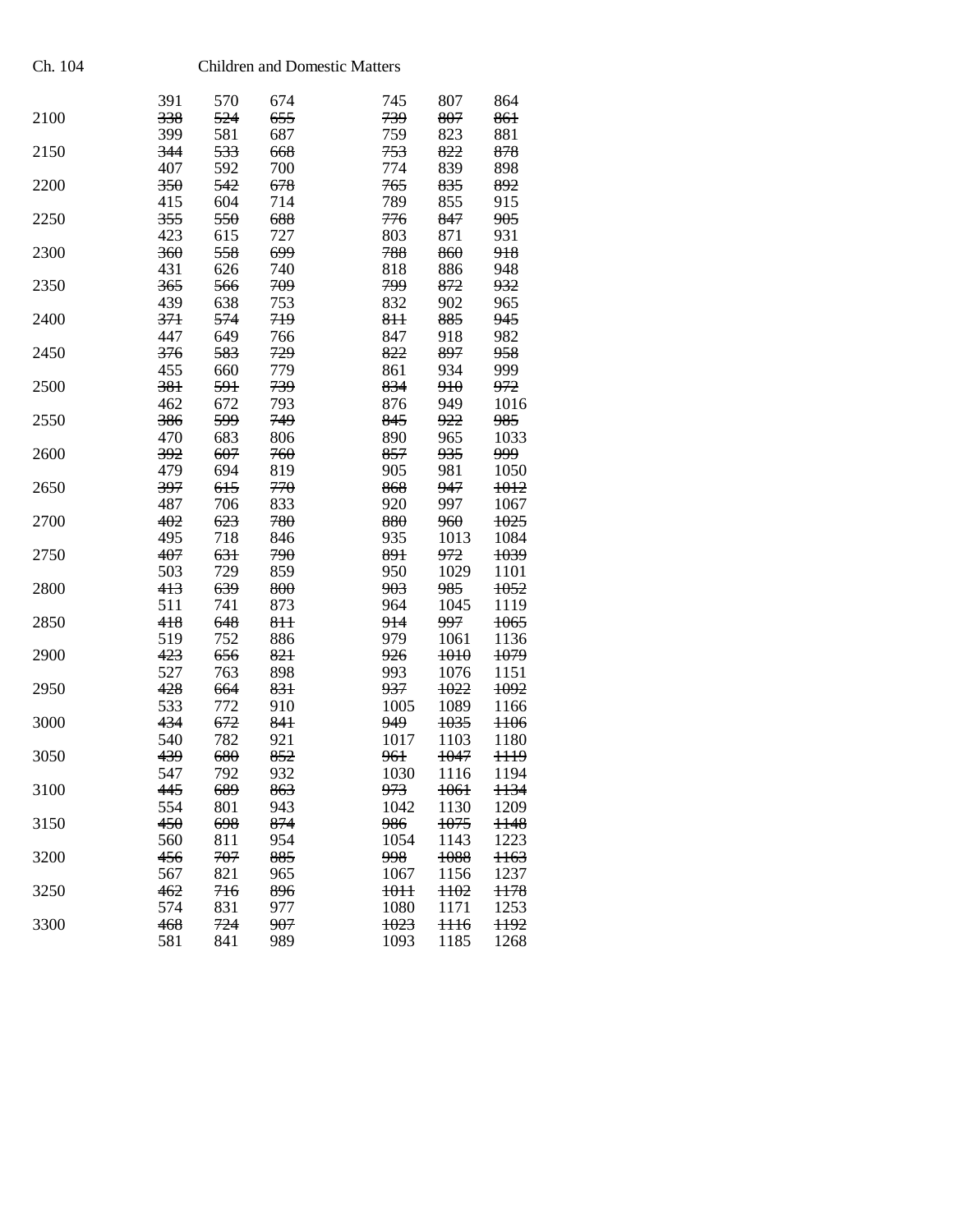| 3350 | 473             | 733            | 918             | 1036            | <del>1129</del> | 1207            |
|------|-----------------|----------------|-----------------|-----------------|-----------------|-----------------|
|      | 589             | 851            | 1002            | 1107            | 1200            | 1284            |
| 3400 | 479             | 742            | 930             | 1048            | <del>1143</del> | 1221            |
|      | 596             | 862            | 1014            | 1120            | 1214            | 1299            |
| 3450 | 485             | 751            | 941             | <del>1061</del> | <del>1156</del> | 1236            |
|      | 603             | 872            | 1026            | 1133            | 1229            | 1315            |
| 3500 | 491             | 760            | 952             | 1073            | H70             | 1251            |
|      | 610             | 882            | 1038            | 1147            | 1243            | 1330            |
| 3550 | 496             | 769            | <del>963</del>  | 1086            | 1184            | <del>1265</del> |
|      | 617             | 892            | 1050            | 1160            | 1258            | 1346            |
| 3600 | 502             | 777            | 974             | 1098            | <b>H97</b>      | 1280            |
|      | 624             | 903            | 1062            | 1173            | 1272            | 1361            |
| 3650 | 508             | 786            | 985             | <del>1111</del> | 1211            | 1294            |
|      | 631             | 913            | 1074            | 1187            | 1287            | 1377            |
| 3700 | 513             | 795            | 996             | <del>1123</del> | 1225            | 1309            |
|      | 638             | 923            | 1086            | 1200            | 1301            | 1392            |
| 3750 | 519             | 804            | 1007            | H <sub>36</sub> | 1238            | 1324            |
|      | 645             | 934            | 1098            | 1214            | 1315            | 1408            |
| 3800 | 525             | 813            | 1018            | <del>1148</del> | 1252            | 1338            |
|      | 652             | 944            | 1110            | 1227            | 1330            | 1423            |
| 3850 | 531             | 822            | 1029            | H61             | 1265            | 1353            |
|      | 660             | 954            | 1122            | 1240            | 1344            | 1439            |
| 3900 | 536             | 831            | 1041            | H73             | 1279            | 1367            |
|      | 667             | 964            | 1135            | 1254            | 1359            | 1454            |
| 3950 | 542             | 839            | 1052            | <b>H86</b>      | 1293            | 1382            |
|      | 673             | 973            | 1145            | 1266            | 1372            | 1468            |
| 4000 | 548             | 848            | 1063            | <del>1198</del> | 1306            | 1397            |
|      | 677             | 980            | 1153            | 1274            | 1381            | 1478            |
| 4050 | 554             | 857            | 1074            | 1211            | 1320            | <del>1411</del> |
|      | 682             | 987            | 1161            | 1283            | 1391            | 1488            |
| 4100 | 559             | 866            | 1085            | 1224            | 1333            | 1426            |
|      | 686             | 993            | 1169            | 1292            | 1400            | 1498            |
| 4150 | 565             | 875            | 1096            | 1236            | 1347            | 1440            |
|      | 691             | 1000           | 1177            | 1301            | 1410            | 1509            |
| 4200 | 57 <sup>1</sup> | 884            | <b>H07</b>      | 1249            | 1361            | 1455            |
|      | 695             | 1006           | 1185            | 1310            | 1420            | 1519            |
| 4250 | 576             | 892            | <del>1118</del> | 1261            | 1374            | 1470            |
|      | 700             | 1013           | 1193            | 1318            | 1429            | 1529            |
| 4300 | 582             | 901            | H <sub>29</sub> | 1274            | 1388            | 1484            |
|      | 704             | 1020           | 1201            | 1327            | 1439            | 1539            |
| 4350 | 588             | 910            | H40             | 1286            | 1402            | 1499            |
|      | 708             | 1026           | 1209            | 1336            | 1448            | 1550            |
| 4400 | 594             | <del>919</del> | <del>1152</del> | 1299            | 1415            | <del>1513</del> |
|      | 713             | 1033           | 1217            | 1345            | 1458            | 1560            |
| 4450 | 599             | 928            | H63             | <del>1311</del> | <del>1429</del> | 1528            |
|      | 717             | 1039           | 1225            | 1354            | 1467            | 1570            |
| 4500 | 606             | 938            | <b>H75</b>      | 1325            | 1444            | 1544            |
|      | 722             | 1046           | 1233            | 1362            | 1477            | 1580            |
| 4550 | 612             | 947            | <b>H87</b>      | 1339            | 1459            | 1560            |
|      | 726             | 1053           | 1241            | 1371            | 1486            | 1590            |
| 4600 | 618             | 957            | <b>H99</b>      | 1352            | 1474            | 1576            |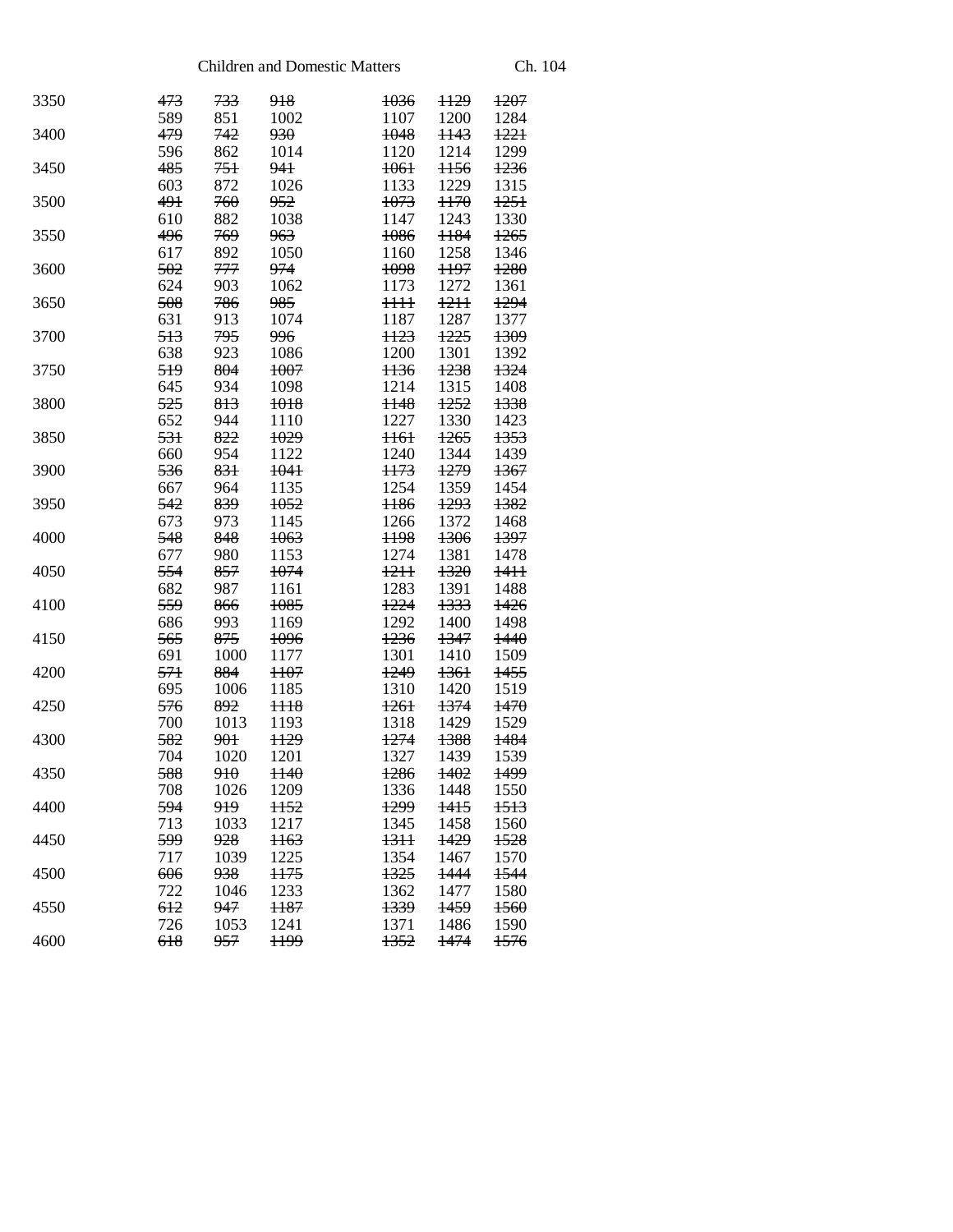|      | 731 | 1059            | 1249 | 1380            | 1496 | 1601   |
|------|-----|-----------------|------|-----------------|------|--------|
| 4650 | 624 | 966             | 1211 | 1365            | 1488 | 1591   |
|      | 735 | 1066            | 1257 | 1389            | 1505 | 1611   |
| 4700 | 630 | 975             | 1222 | 1379            | 1502 | 1607   |
|      | 739 | 1071            | 1262 | 1395            | 1512 | 1618   |
| 4750 | 636 | 985             | 1234 | 1392            | 1517 | 1622   |
|      |     |                 |      |                 |      |        |
|      | 742 | 1075            | 1267 | 1400            |      | 1623   |
| 4800 | 642 | 994             | 1246 | 1405            | 1531 | 1637   |
|      | 745 | 1079            | 1271 |                 | 1523 | 1629   |
| 4850 | 648 | 1003            | 1258 | 1418            | 1545 | 1653   |
|      | 748 | 1083            | 1276 | 1410            | 1528 | 1635   |
| 4900 | 655 | 1013            | 1270 | <del>1431</del> | 1559 | 1668   |
|      | 751 | 1088            | 1280 | 1415            | 1533 | 1641   |
| 4950 | 660 | 1021            | 1280 | 1442            | 1572 | 1681   |
|      | 755 | 1092            | 1285 | 1420            | 1539 | 1647   |
|      | 665 |                 | 1290 |                 | 1584 | 1694   |
| 5000 |     | 1029            |      | 1454            |      |        |
|      | 758 | 1096            | 1289 | 1425            | 1544 | 1652   |
| 5050 | 670 | 1037            | 1300 | 1465            | 1596 | 1708   |
|      | 761 | 1100            | 1294 | 1430            | 1550 | 1658   |
| 5100 | 675 | 1045            | 1310 | 1477            | 1609 | 1721   |
|      | 764 | 1105            | 1298 | 1435            | 1555 | 1664   |
| 5150 | 680 | 1054            | 1320 | 1488            | 1621 | 1734   |
|      | 768 | 1109            | 1303 | 1440            | 1560 | 1670   |
| 5200 | 685 | 1062            | 1331 | 1499            | 1634 | 1748   |
|      | 771 | 1113            | 1307 | 1445            | 1566 | 1676   |
| 5250 | 691 | 1070            | 1341 | 1511            | 1646 | $+76+$ |
|      | 774 | 1117            | 1312 | 1450            | 1571 | 1681   |
|      |     |                 |      |                 |      |        |
| 5300 | 696 | 1078            | 1351 | 1522            | 1658 | 1774   |
|      | 777 | 1122            | 1316 | 1455            | 1577 | 1687   |
| 5350 | 701 | 1086            | 1361 | 1534            | 1671 | 1787   |
|      | 781 | 1126            | 1321 | 1460            | 1582 | 1693   |
| 5400 | 706 | 1094            | 1371 | 1545            | 1683 | 1801   |
|      | 784 | 1130            | 1326 | 1465            | 1588 | 1699   |
| 5450 | 711 | <b>H02</b>      | 1381 | 1557            | 1695 | 1814   |
|      | 787 | 1135            | 1331 | 1470            | 1594 | 1705   |
| 5500 | 716 | H10             | 1391 | 1568            | 1708 | 1827   |
|      | 790 | 1139            | 1336 | 1476            | 1600 | 1712   |
| 5550 | 721 | $1118$          | 1401 | 1579            | 1720 | 1841   |
|      |     |                 |      |                 |      |        |
|      | 792 | 1143            | 1341 | 1482            | 1606 | 1718   |
| 5600 | 726 | <b>H26</b>      | 1412 | 1591            | 1733 | 1854   |
|      | 795 | 1147            | 1346 | 1487            | 1612 | 1725   |
| 5650 | 732 | 1134            | 1422 | 1602            | 1745 | 1867   |
|      | 798 | 1152            | 1351 | 1493            | 1618 | 1731   |
| 5700 | 737 | <b>H42</b>      | 1432 | 1614            | 1757 | 1880   |
|      | 801 | 1156            | 1356 | 1498            | 1624 | 1738   |
| 5750 | 742 | H50             | 1442 | 1625            | 1770 | 1894   |
|      | 804 | 1160            | 1361 | 1504            | 1630 | 1744   |
| 5800 | 747 | <b>H58</b>      | 1452 | 1636            | 1782 | 1907   |
|      | 807 | 1164            | 1365 | 1509            | 1636 | 1750   |
| 5850 | 752 | H <sub>66</sub> | 1462 | 1648            | 1795 | 1920   |
|      | 809 | 1168            | 1370 | 1514            | 1641 | 1756   |
|      |     |                 |      |                 |      |        |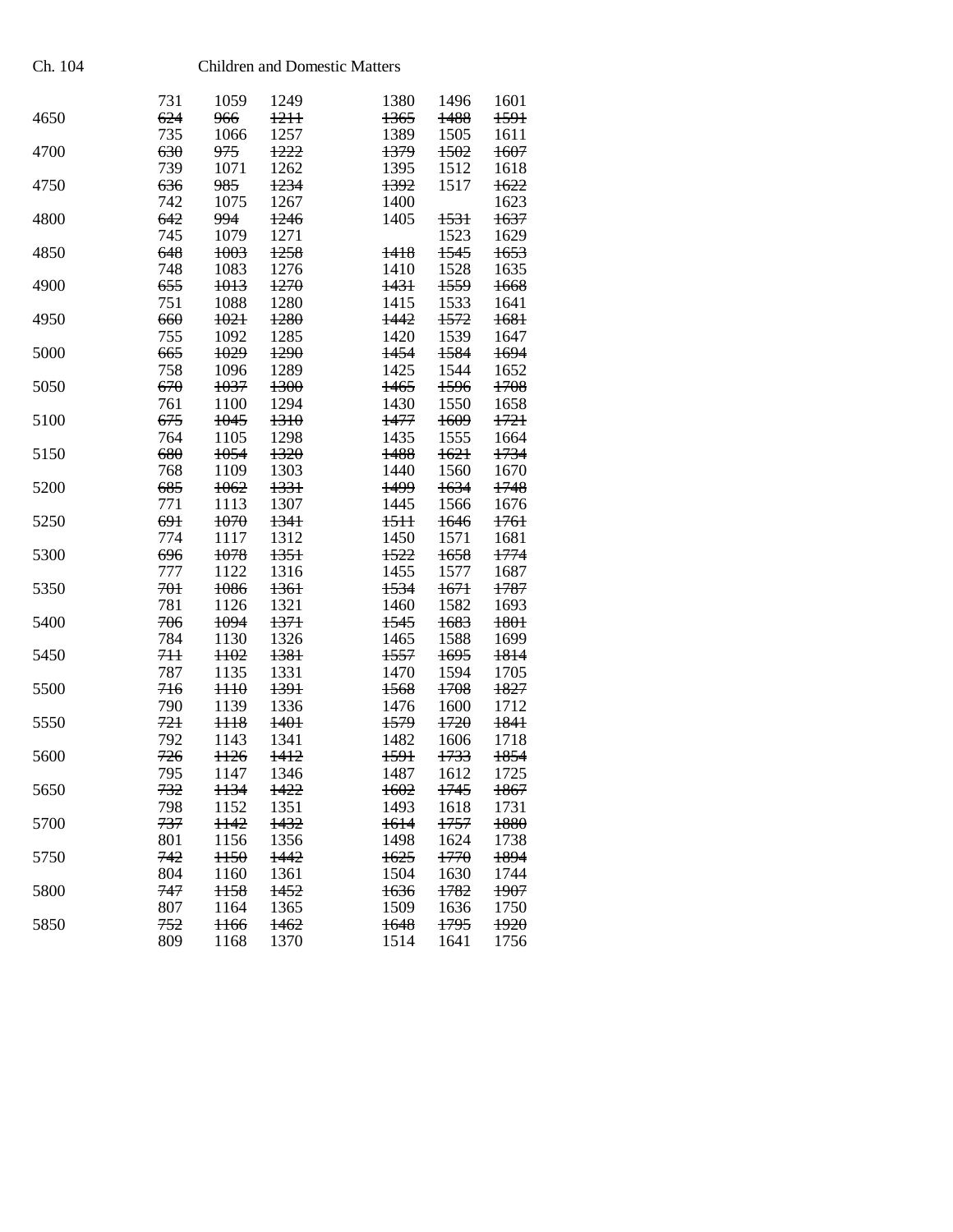| 5900 | <del>757</del> | H75             | 1472            | 1659            | 1807            | 1934   |
|------|----------------|-----------------|-----------------|-----------------|-----------------|--------|
|      | 812            | 1172            | 1375            | 1520            | 1647            | 1762   |
| 5950 | 762            | <del>1183</del> | 1483            | 1671            | 1819            | 1947   |
|      | 815            | 1176            | 1380            | 1525            | 1653            | 1769   |
| 6000 | 767            | <del>1191</del> | <del>1493</del> | 1682            | 1832            | $+960$ |
|      | 818            | 1180            | 1385            | 1530            | 1659            | 1775   |
| 6050 | 773            | <b>H99</b>      | 1503            | 1694            | 1844            | 1974   |
|      | 820            | 1184            | 1390            | 1536            | 1664            | 1781   |
| 6100 | 778            | <del>1207</del> | 1513            | 1705            | 1856            | 1987   |
|      | 823            | 1188            | 1394            | 1541            | 1670            | 1787   |
| 6150 | 783            | 1215            | 1523            | 1716            | 1869            | 2000   |
|      | 826            | 1193            | 1400            | 1547            | 1677            | 1794   |
| 6200 | 788            | <del>1223</del> | 1533            | 1728            | 1881            | 2013   |
|      | 831            | 1199            | 1407            | 1555            | 1686            | 1804   |
| 6250 | 793            | 1231            | 1543            | 1739            | 1894            | 2027   |
|      | 836            | 1206            | 1415            | 1563            | 1695            | 1813   |
| 6300 | 798            | 1239            | 1553            | 1751            | 1906            | 2040   |
|      | 840            | 1212            | 1422            | 1572            | 1704            | 1823   |
| 6350 | 803            | <del>1247</del> | 1564            | <del>1762</del> | 1918            | 2053   |
|      | 845            | 1219            | 1430            | 1580            | 1713            | 1833   |
|      | 808            | 1255            | 1574            | 1773            |                 |        |
| 6400 |                |                 |                 |                 | 1931            | 2067   |
|      | 849            | 1225            | 1437            | 1588            | 1722            | 1842   |
| 6450 | 814            | 1263            | 1584            | 1785            | 1943            | 2080   |
|      | 854            | 1232            | 1445            | 1597            | 1731            | 1852   |
| 6500 | 819            | <del>1271</del> | 1594            | 1796            | 1956            | 2093   |
|      | 858            | 1238            | 1452            | 1605            | 1740            | 1861   |
| 6550 | 824            | 1279            | 1604            | 1808            | 1968            | 2106   |
|      | 863            | 1245            | 1460            | 1613            | 1749            | 1871   |
| 6600 | 829            | <del>1288</del> | 1614            | <del>1819</del> | 1980            | 2120   |
|      | 868            | 1251            | 1467            | 1621            | 1758            | 1881   |
| 6650 | 834            | 1296            | 1624            | 1830            | 1993            | 2133   |
|      | 872            | 1258            | 1475            | 1630            | 1767            | 1890   |
| 6700 | 839            | 1304            | 1635            | 1842            | 2005            | 2146   |
|      | 877            | 1264            | 1482            | 1638            | 1775            | 1900   |
| 6750 | 844            | 1310            | 1643            | 1852            | 2017            | 2159   |
|      | 882            | 1271            | 1491            | 1647            | 1785            | 1910   |
| 6800 | 848            | 1317            | 1651            | 1861            | 2027            | 2169   |
|      | 887            | 1278            | 1499            | 1656            | 1795            | 1921   |
| 6850 | 853            | 1323            | 1660            | <del>1870</del> | 2037            | 2180   |
|      | 892            | 1285            | 1507            | 1665            | 1805            | 1932   |
| 6900 | 857            | 1330            | 1668            | 1879            | 2047            | 2190   |
|      | 897            | 1293            | 1515            | 1675            | 1815 1942       |        |
| 6950 | 861            | 1336            | 1676            | 1888            | <del>2057</del> | 2201   |
|      | 902            | 1300            | 1524            | 1684            | 1825            | 1953   |
| 7000 | 865            | 1343            | 1684            | 1898            | <del>2067</del> | 2212   |
|      | 907            | 1307            | 1532            | 1693            | 1835            | 1963   |
| 7050 | 870            | 1349            | 1692            | 1907            | 2077            | 2222   |
|      | 912            | 1314            | 1540            | 1702            | 1845            | 1974   |
| 7100 | 874            | 1356            | 1700            | 1916            | 2087            | 2233   |
|      | 917            | 1321            | 1549            | 1711            | 1855            | 1985   |
| 7150 | 878            | 1362            | 1708            | 1925            | 2097            | 2244   |
|      |                |                 |                 |                 |                 |        |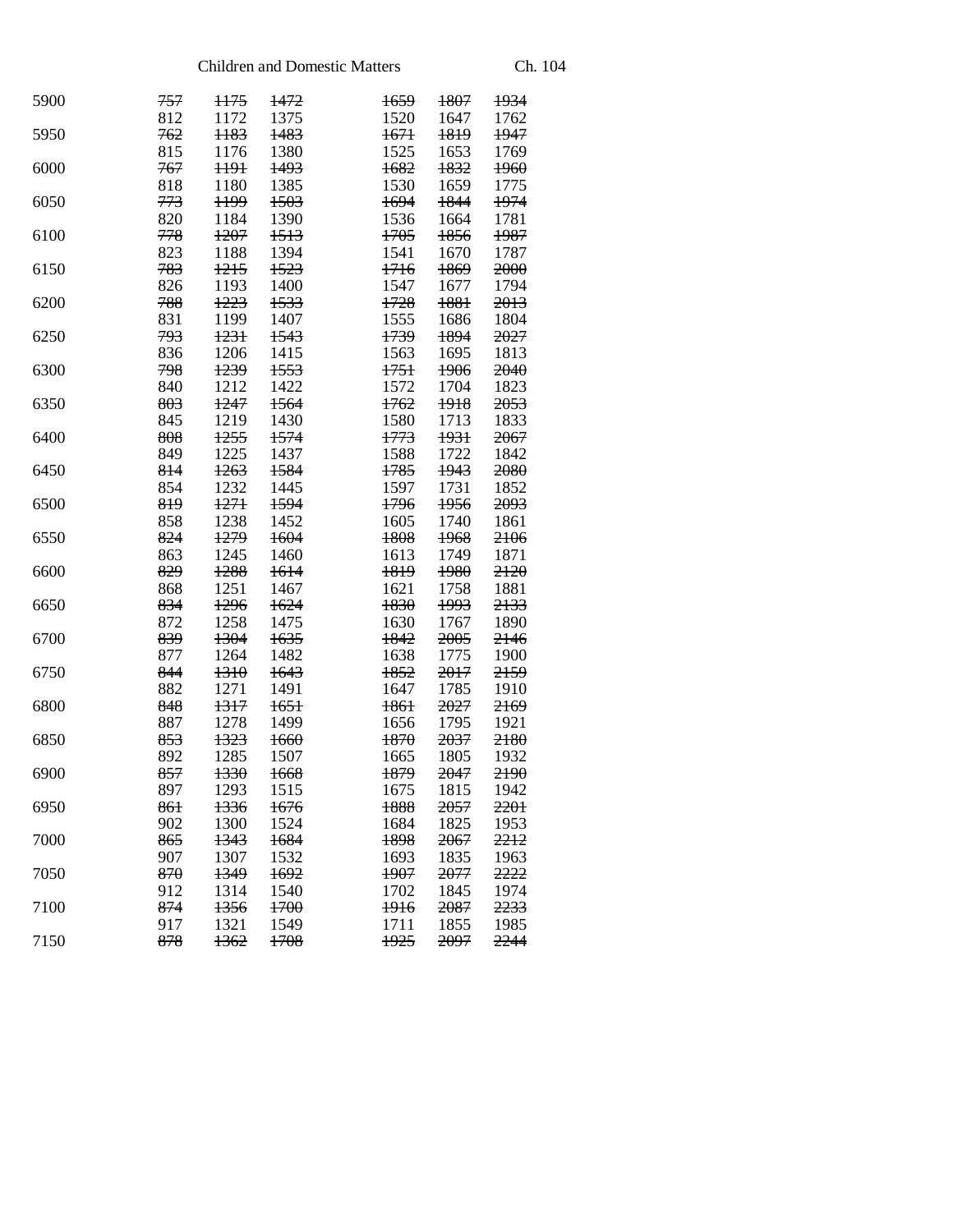|      | 922            | 1328   | 1557            | 1720            | 1865 | 1995 |
|------|----------------|--------|-----------------|-----------------|------|------|
| 7200 | 883            | 1369   | 1716            | 1934            | 2107 | 2254 |
|      | 927            | 1336   | 1565            | 1729            | 1875 | 2006 |
| 7250 | 887            | 1375   | 1724            | 1943            | 2117 | 2265 |
|      | 932            | 1343   | 1573            | 1738            | 1884 | 2016 |
| 7300 | 891            | 1382   | 1732            | 1952            | 2127 | 2275 |
|      | 937            | 1349   | 1581            | 1747            | 1893 | 2026 |
| 7350 | 895            | 1388   | 1740            | <del>1961</del> | 2137 | 2286 |
|      | 942            | 1356   | 1588            | 1755            | 1902 | 2036 |
| 7400 | 900            | 1395   | 1748            | 1970            | 2147 | 2297 |
|      | 946            | 1362   | 1596            | 1763            | 1912 | 2045 |
|      |                |        | 1756            | 1979            |      |      |
| 7450 | 904            | 1401   |                 |                 | 2157 | 2307 |
|      | 951            | 1369   | 1603            | 1772            | 1921 | 2055 |
| 7500 | 908            | 1408   | <del>1764</del> | 1988            | 2167 | 2318 |
|      | 955            | 1375   | 1611            | 1780            | 1930 | 2065 |
| 7550 | 913            | 1414   | 1772            | 1997            | 2177 | 2328 |
|      | 960            | 1382   | 1619            | 1789            | 1939 | 2075 |
| 7600 | 917            | $+42+$ | 1780            | 2006            | 2187 | 2339 |
|      | 965            | 1389   | 1626            | 1797            | 1948 | 2084 |
| 7650 | 921            | 1427   | 1788            | <del>2015</del> | 2197 | 2350 |
|      | 969            | 1395   | 1634            | 1805            | 1957 | 2094 |
| 7700 | 925            | 1434   | 1796            | 2025            | 2207 | 2360 |
|      | 974            | 1402   | 1641            | 1814            | 1966 | 2104 |
| 7750 | 930            | 1440   | 1804            | 2034            | 2217 | 2371 |
|      | 979            | 1408   | 1649            | 1822            | 1975 | 2113 |
| 7800 | 934            | 1447   | 1812            | 2043            | 2227 | 2381 |
|      |                | 1415   |                 |                 |      |      |
|      | 983            |        | 1657            | 1830            | 1984 | 2123 |
| 7850 | 938            | 1453   | 1820            | 2052            | 2237 | 2392 |
|      | 988            | 1422   | 1664            | 1839            | 1993 | 2133 |
| 7900 | 943            | 1460   | 1828            | <del>2061</del> | 2248 | 2403 |
|      | 993            | 1428   | 1672            | 1847            | 2002 | 2143 |
| 7950 | 947            | 1466   | 1836            | 2070            | 2258 | 2413 |
|      | 997            | 1435   | 1679            | 1856            | 2011 | 2152 |
| 8000 | <del>950</del> | 1472   | 1843            | 2078            | 2266 | 2422 |
|      | 1002           | 1441   | 1687            | 1864            | 2021 | 2162 |
| 8050 | 953            | 1477   | 1849            | 2084            | 2273 | 2430 |
|      | 1006           | 1448   | 1694            | 1872            | 2030 | 2172 |
| 8100 | 956            | 1482   | 1855            | 2091            | 2280 | 2438 |
|      | 1011           | 1454   | 1702            | 1881            | 2039 | 2181 |
| 8150 | 959            | 1486   | 1861            | 2098            | 2288 | 2446 |
|      | 1016           | 1461   | 1710            | 1889            | 2048 | 2191 |
| 8200 | 962            | 1491   | 1867            | 2104            | 2295 | 2453 |
|      | 1020           | 1468   | 1717            | 1898            | 2057 | 2201 |
| 8250 | 965            | 1496   | 1873            | 2HH             | 2302 | 2461 |
|      | 1025           |        | 1725            | 1906            |      | 2211 |
|      |                | 1474   |                 |                 | 2066 |      |
| 8300 | 968            | 1501   | 1879            | 2118            | 2309 | 2469 |
|      | 1030           | 1481   | 1732            | 1914            | 2075 | 2220 |
| 8350 | <del>971</del> | 1505   | 1885            | 2124            | 2317 | 2477 |
|      | 1034           | 1487   | 1740            | 1923            | 2084 | 2230 |
| 8400 | 974            | 1510   | 1891            | 2131            | 2324 | 2484 |
|      | 1039           | 1494   | 1748            | 1931            | 2093 | 2240 |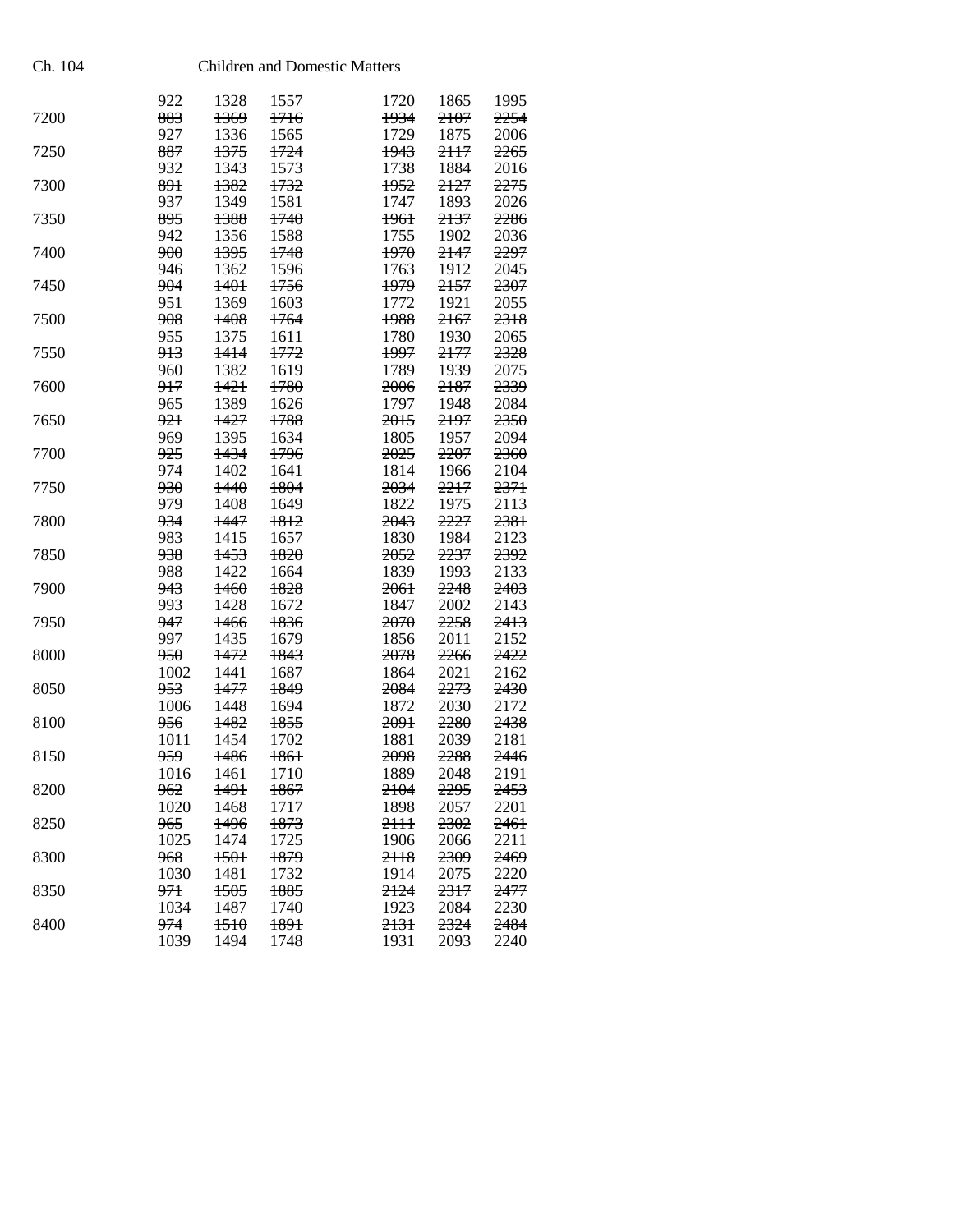| 8450 | 977<br>1043 | 1515<br>1501    | 1897<br>1755    | 2138<br>1939    | 2331<br>2102    | 2492<br>2250 |
|------|-------------|-----------------|-----------------|-----------------|-----------------|--------------|
| 8500 |             | 1519            |                 |                 | 2339            |              |
|      | 980         |                 | 1903            | 2144            |                 | 2500         |
|      | 1048        | 1507            | 1763            | 1948            | 2111            | 2259         |
| 8550 | 983         | 1524            | 1909            | 2151            | 2346            | 2508         |
|      | 1053        | 1514            | 1770            | 1956            | 2121            | 2269         |
| 8600 | 987         | 1529            | 1915            | 2158            | 2353            | 2515         |
|      | 1057        | 1520            | 1778            | 1965            | 2130            | 2279         |
| 8650 | 990         | 1534            | <del>1921</del> | <del>2164</del> | 2360            | 2523         |
|      | 1062        | 1527            | 1785            | 1973            | 2139            | 2288         |
| 8700 | 993         | 1538            | 1926            | 2171            | 2368            | 2531         |
|      | 1066        | 1533            | 1793            | 1981            | 2148            | 2298         |
| 8750 | 996         | 1543            | 1932            | 2178            | 2375            | 2539         |
|      | 1070        | 1539            | 1800            | 1989            | 2157            | 2308         |
| 8800 | 999         | 1548            | 1938            | 2184            | 2382            | 2546         |
|      | 1075        | 1546            | 1808            | 1998            | 2166            | 2317         |
| 8850 | 1002        | 1552            | 1944            | 2191            | 2390            | 2554         |
|      | 1079        |                 | 1815            | 2006            | 2175            | 2327         |
| 8900 | 1005        | <del>1557</del> | 1950            | <del>2198</del> | 2397            | 2562         |
|      | 1083        | 1558            | 1823            | 2014            | 2184            | 2336         |
| 8950 | 1008        | 1562            | 1956            | 2204            | 2404            | 2570         |
|      | 1088        | 1565            | 1830            | 2023            | 2193            | 2346         |
| 9000 | $+0+1$      | 1567            | 1962            | 2211            | 2411            | 2577         |
|      | 1092        | 1571            | 1838            | 2031            | 2202            | 2356         |
| 9050 | 1014        | 1571            | 1968            | 2218            | 2419            | 2585         |
|      | 1096        | 1577            | 1845            | 2039            | 2211            | 2365         |
| 9100 | 1017        | 1576            | 1974            | 2224            | 2426            | 2593         |
|      | 1101        | 1583            | 1853            | 2048            | 2220            | 2375         |
| 9150 | $+020$      | <del>1581</del> | 1980            | 2231            | 2433            | 2601         |
|      | 1105        | 1590            | 1860            | 2056            | 2228            | 2384         |
| 9200 | 1023        | 1586            | 1986            | 2238            | 2441            | 2608         |
|      | 1110        | 1596            | 1868            | 2064            | 2237            | 2394         |
| 9250 | $+025$      | 1589            | 1991            | 2243            | 2446            | 2614         |
|      | 1114        | 1602            | 1875            | 2072            | 2246            | 2404         |
| 9300 | 1027        | 1592            | 1995            | 2247            | 2452            | 2620         |
|      |             | 1609            | 1883            |                 | 2255            |              |
| 9350 | 1118        | 1596            | 1999            | 2081<br>2252    | 2457            | 2413<br>2625 |
|      | 1030        |                 |                 |                 |                 | 2423         |
| 9400 | 1123        | 1615            | 1890            | 2089            | 2264            | 2631         |
|      | 1032        | 1599            | <del>2003</del> | 2257            | 2462            |              |
|      | 1127        | 1621            | 1898            | 2097            | 2273            | 2433         |
| 9450 | 1034        | 1602            | 2008            | 2262            | 2467            | 2637         |
|      | 1131        | 1628 1905       |                 | 2106            | 2282            | 2442         |
| 9500 | 1036        | 1606            | 2012            | 2266            | <del>2473</del> | 2642         |
|      | 1136        | 1634            | 1913            | 2114            | 2291            | 2452         |
| 9550 | 1038        | 1609            | 2016            | 2271            | 2478            | 2648         |
|      | 1140        | 1640            | 1920            | 2122            | 2300            | 2461         |
| 9600 | 1040        | 1612            | 2020            | 2276            | 2483            | 2653         |
|      | 1144        | 1647            | 1928            | 2130            | 2309            | 2471         |
| 9650 | 1042        | 1616            | 2025            | 2281            | 2488            | 2659         |
|      | 1149        | 1653            | 1935            | 2139            | 2318            | 2481         |
| 9700 | 1044        | <del>1619</del> | 2029            | 2285            | 2493            | 2665         |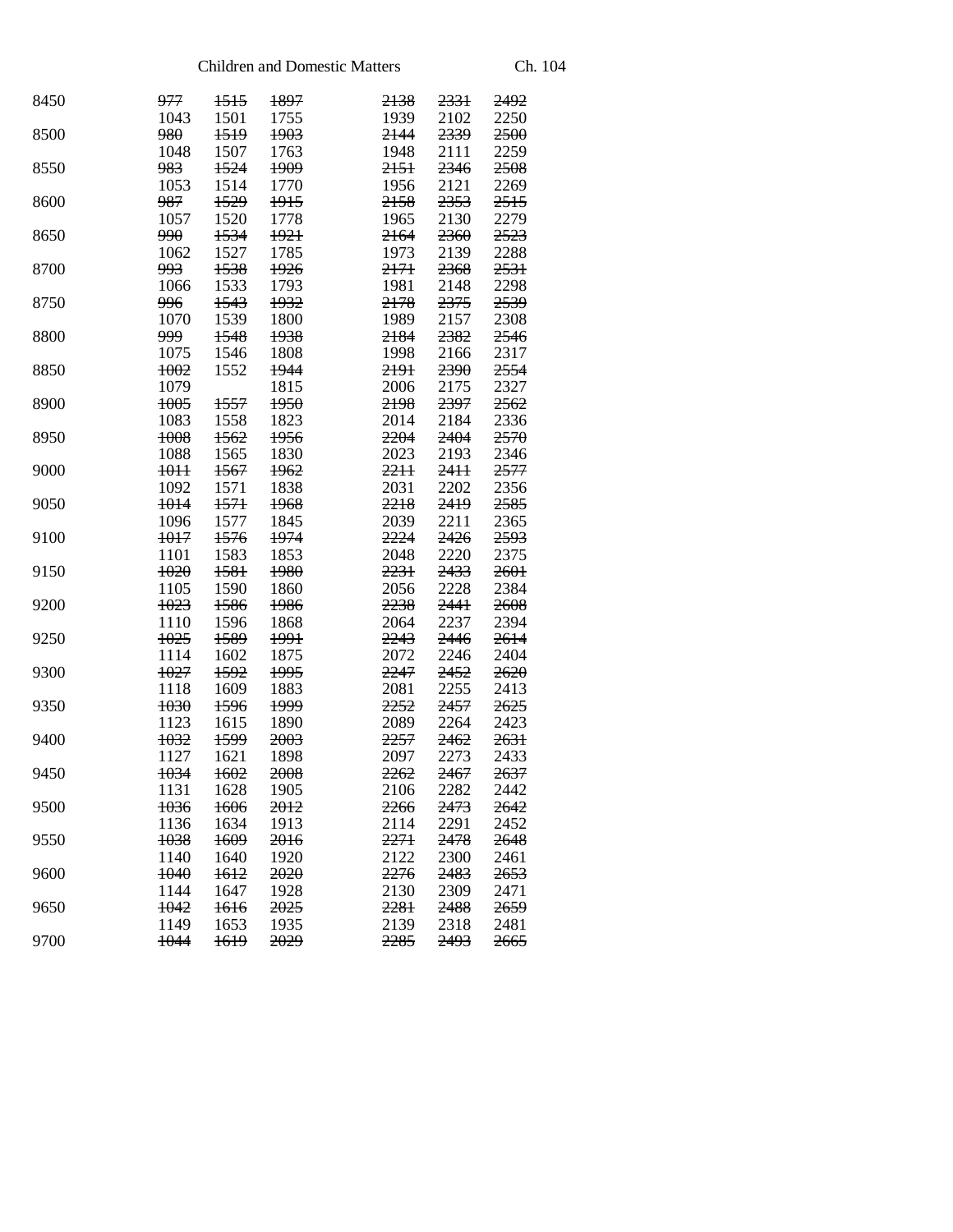| Ch. 104 |                 | <b>Children and Domestic Matters</b> |                 |  |                 |              |              |
|---------|-----------------|--------------------------------------|-----------------|--|-----------------|--------------|--------------|
|         | 1153            | 1659                                 | 1943            |  | 2147            | 2327         | 2490         |
| 9750    | 1047            | 1622                                 | 2033            |  | <del>2290</del> | 2499         | 2670         |
|         | 1157            | 1666                                 | 1950            |  | 2155            | 2336         | 2500         |
| 9800    | 1049            | 1626                                 | 2037            |  | 2295            | 2504         | 2676         |
|         | 1162            | 1672                                 | 1958            |  | 2164            | 2345         | 2510         |
| 9850    | <del>1051</del> | 1629                                 | 2042            |  | 2300            | 2509         | 2681         |
|         | 1166            | 1678                                 | 1965            |  | 2172            | 2354         | 2519         |
| 9900    | 1053            | 1632                                 | 2046            |  | 2304            | 2514         | 2687         |
|         | 1170            | 1685                                 | 1973            |  | 2180            | 2363         | 2529         |
| 9950    | 1055            | 1636                                 | 2050            |  | 2309            | 2520         | 2693         |
|         | 1175            | 1691                                 | 1981            |  | 2188            | 2372         | 2538         |
| 10000   | 1057            | 1639                                 | 2054            |  | 2314            | 2525         | 2698         |
|         | 1179<br>1059    | 1697                                 | 1988<br>2059    |  | 2197<br>2319    | 2381<br>2530 | 2548<br>2704 |
| 10050   | 1183            | 1642<br>1703                         | 1995            |  | 2204            | 2389         | 2557         |
| 10100   | <del>1061</del> | 1646                                 | 2063            |  | 2323            | 2535         | 2709         |
|         | 1187            | 1709                                 | 2002            |  | 2212            | 2398         | 2565         |
| 10150   | 1064            | 1649                                 | 2067            |  | 2328            | 2540         | 2715         |
|         | 1191            | 1715                                 | 2008            |  | 2219            | 2406         | 2574         |
| 10200   | 1066            | <del>1653</del>                      | 2072            |  | 2333            | 2546         | 2721         |
|         | 1195            | 1720                                 | 2015            |  | 2227            | 2414         | 2583         |
| 10250   | 1068            | 1656                                 | <del>2076</del> |  | 2338            | 2551         | 2726         |
|         | 1199            | 1726                                 | 2022            |  | 2234            | 2422         | 2592         |
| 10300   | 1070            | 1659                                 | 2080            |  | 2342            | 2556         | 2732         |
|         | 1203            | 1732                                 | 2029            |  | 2242            | 2430         | 2601         |
| 10350   | 1072            | 1663                                 | 2084            |  | 2347            | 2561         | 2737         |
|         | 1207            | 1738                                 | 2036            |  | 2250            | 2439         | 2609         |
| 10400   | 1074            | 1666                                 | 2089            |  | 2352            | 2567         | 2743         |
|         | 1211            | 1744                                 | 2043            |  | 2257            | 2447         | 2618         |
| 10450   | 1076            | 1669                                 | 2093            |  | 2357            | 2572         | 2749         |
|         | 1215            | 1749                                 | 2050            |  | 2265            | 2455         | 2627         |
| 10500   | 1079            | 1673                                 | 2097            |  | <del>2362</del> | 2577         | 2754         |
|         | 1219            | 1755                                 | 2056            |  | 2272            | 2463         | 2636         |
| 10550   | 1081            | 1676                                 | 2102            |  | 2366            | 2583         | 2760         |
|         | 1223            | 1761                                 | 2063            |  | 2280            | 2471         | 2644         |
| 10600   | 1083            | 1680                                 | 2106            |  | 2371            | 2588         | 2766         |
|         | 1227            | 1767                                 | 2070            |  | 2288            | 2480         | 2653         |
| 10650   | 1085            | 1683                                 | $2H\theta$      |  | 2376            | 2593         | 2772         |
|         | 1231            | 1773                                 | 2077            |  | 2295            | 2488         | 2662         |
| 10700   | 1087            | 1686                                 | 2115            |  | 2381            | 2599         | 2777         |
|         | 1235            | 1778                                 | 2084            |  | 2303            | 2496         | 2671         |
| 10750   | 1089            | 1690                                 | 2119            |  | 2386            | 2604         | 2783         |
|         | 1239            | 1784                                 | 2091            |  | 2310            | 2504         | 2680         |
| 10800   | 1092            | 1693                                 | 2123            |  | 2391            | 2609         | 2789         |
|         | 1243            | 1790                                 | 2098            |  | 2318            | 2513         | 2688         |
| 10850   | 1094            | 1697                                 | 2128            |  | 2396            | 2615         | 2795         |
|         | 1247            | 1796                                 | 2104            |  | 2325            | 2521         | 2697         |
| 10900   | 1096            | 1700                                 | 2132            |  | 2400            | 2620         | 2800         |
|         | 1251            | 1802                                 | 2111            |  | 2333            | 2529         | 2706         |
| 10950   | 1098            | 1704                                 | 2136            |  | 2405            | 2625         | 2806         |
|         | 1255            | 1808                                 | 2118            |  | 2341            | 2537         | 2715         |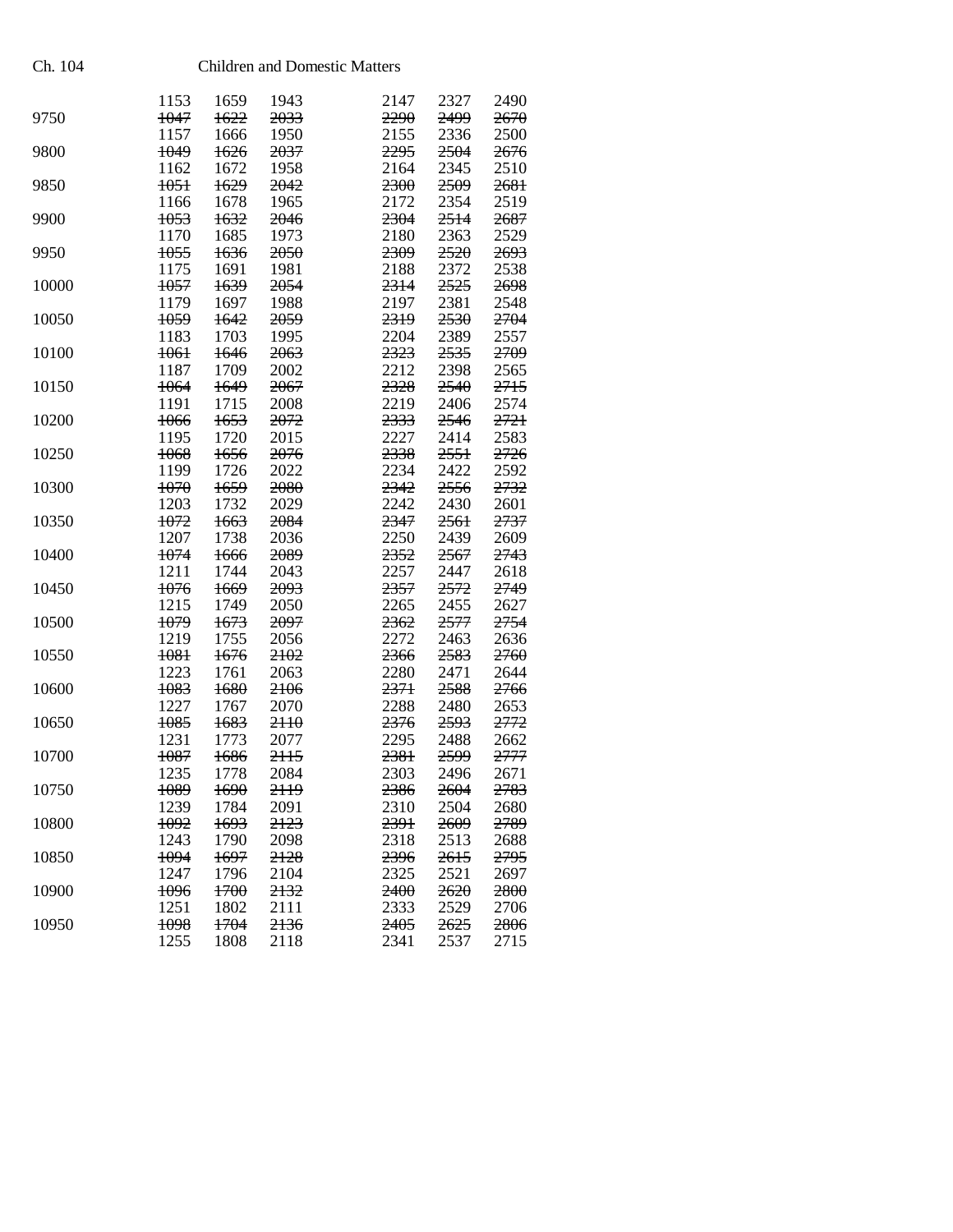| 11000 | H <sub>00</sub> | <del>1707</del> | 2141            | <del>2410</del> | <del>2631</del> | 2812 |
|-------|-----------------|-----------------|-----------------|-----------------|-----------------|------|
|       | 1259            | 1813            | 2125            | 2348            | 2545            | 2724 |
| 11050 | <del>1102</del> | 1710            | 2145            | 2415            | 2636            | 2817 |
|       | 1263            | 1819            | 2132            | 2356            | 2554            | 2732 |
| 11100 | H <sub>05</sub> | 1714            | 2149            | 2420            | 2641            | 2823 |
|       | 1267            | 1825            | 2139            | 2363            | 2562            | 2741 |
| 11150 | <del>1107</del> | 1717            | 2154            | 2425            | 2647            | 2829 |
|       | 1271            | 1831            | 2146            | 2371            | 2570            | 2750 |
| 11200 | <del>1109</del> | <del>1721</del> | <del>2158</del> | <del>2430</del> | 2652            | 2835 |
|       | 1275            | 1837            | 2152            | 2378            | 2578            | 2759 |
| 11250 | $\frac{1}{1}$   | 1724            | 2162            | 2434            | 2657            | 2840 |
|       | 1279            | 1842            | 2159            | 2386            | 2586            | 2768 |
| 11300 | <del>1113</del> | 1727            | 2167            | 2439            | 2663            | 2846 |
|       | 1283            | 1848            | 2166            | 2394            | 2595            | 2776 |
| 11350 |                 | 1731            | 2171            | 2444            | 2668            | 2852 |
|       | <del>1116</del> |                 |                 |                 |                 |      |
|       | 1287            | 1854            | 2173            | 2401            | 2603            | 2785 |
| 11400 | <del>1118</del> | 1734            | 2176            | 2449            | 2673            | 2858 |
|       | 1291            | 1860            | 2180            | 2409            | 2611            | 2794 |
| 11450 | $H2\theta$      | 1738            | 2180            | <del>2454</del> | 2679            | 2863 |
|       | 1295            | 1866            | 2187            | 2417            | 2619            | 2803 |
| 11500 | <b>H22</b>      | 1741            | 2184            | 2459            | 2684            | 2869 |
|       | 1299            | 1871            | 2194            | 2424            | 2628            | 2812 |
| 11550 | <b>H24</b>      | 1745            | 2189            | 2464            | 2689            | 2875 |
|       | 1303            | 1877            | 2201            | 2432            | 2636            | 2821 |
| 11600 | H <sub>26</sub> | 1748            | 2193            | 2469            | 2695            | 2880 |
|       | 1307            | 1883            | 2208            | 2440            | 2644            | 2830 |
| 11650 | <b>H29</b>      | 1751            | 2197            | 2473            | 2700            | 2886 |
|       | 1311            | 1889            | 2215            | 2447            | 2653            | 2838 |
| 11700 | <del>1131</del> | 1755            | 2202            | 2478            | 2705            | 2892 |
|       | 1315            | 1895            | 2222            | 2455            | 2661            | 2847 |
| 11750 | <del>1133</del> | 1758            | 2206            | 2483            | 2711            | 2898 |
|       | 1319            | 1900            | 2229            | 2463            | 2669            | 2856 |
| 11800 | $1135$          | 1762            | 2210            | 2488            | 2716            | 2903 |
|       | 1322            | 1906            | 2235            | 2470            | 2678            | 2865 |
| 11850 | H37             | 1765            | 2215            | 2493            | 2721            | 2909 |
|       | 1326            | 1912            | 2242            | 2478            | 2686            | 2874 |
| 11900 | <del>1139</del> | 1769            | 2219            | 2498            | 2727            | 2915 |
|       | 1330            | 1918            | 2249            | 2486            | 2694            | 2883 |
| 11950 | <del>1142</del> | <del>1772</del> | 2223            | 2503            | 2732            | 2921 |
|       | 1334            | 1923            | 2256            | 2493            | 2703            | 2892 |
| 12000 | 1144            | 1775            | 2228            | 2507            | 2737            | 2926 |
|       | 1338 1929       |                 | 2263            | 2501            | 2711            | 2901 |
| 12050 | <del>1146</del> | <del>1779</del> | 2232            | <del>2512</del> | 2743            | 2932 |
|       | 1342            | 1935            | 2270            | 2508            | 2719            | 2909 |
| 12100 | <del>1148</del> | 1782            | 2236            | 2517            | 2748            | 2938 |
|       | 1346            | 1940            | 2276            | 2515            | 2726            | 2917 |
| 12150 | H50             | 1786            | 2241            | 2522            | 2754            | 2943 |
|       | 1349            | 1945            | 2283            |                 | 2734            | 2925 |
| 12200 | <del>1153</del> | <del>1789</del> | 2245            | 2527            | 2759            | 2949 |
|       | 1353            | 1951            | 2289            | 2529            | 2742            | 2934 |
| 12250 | <b>H55</b>      | 1793            | 2250            | 2532            | 2764            | 2955 |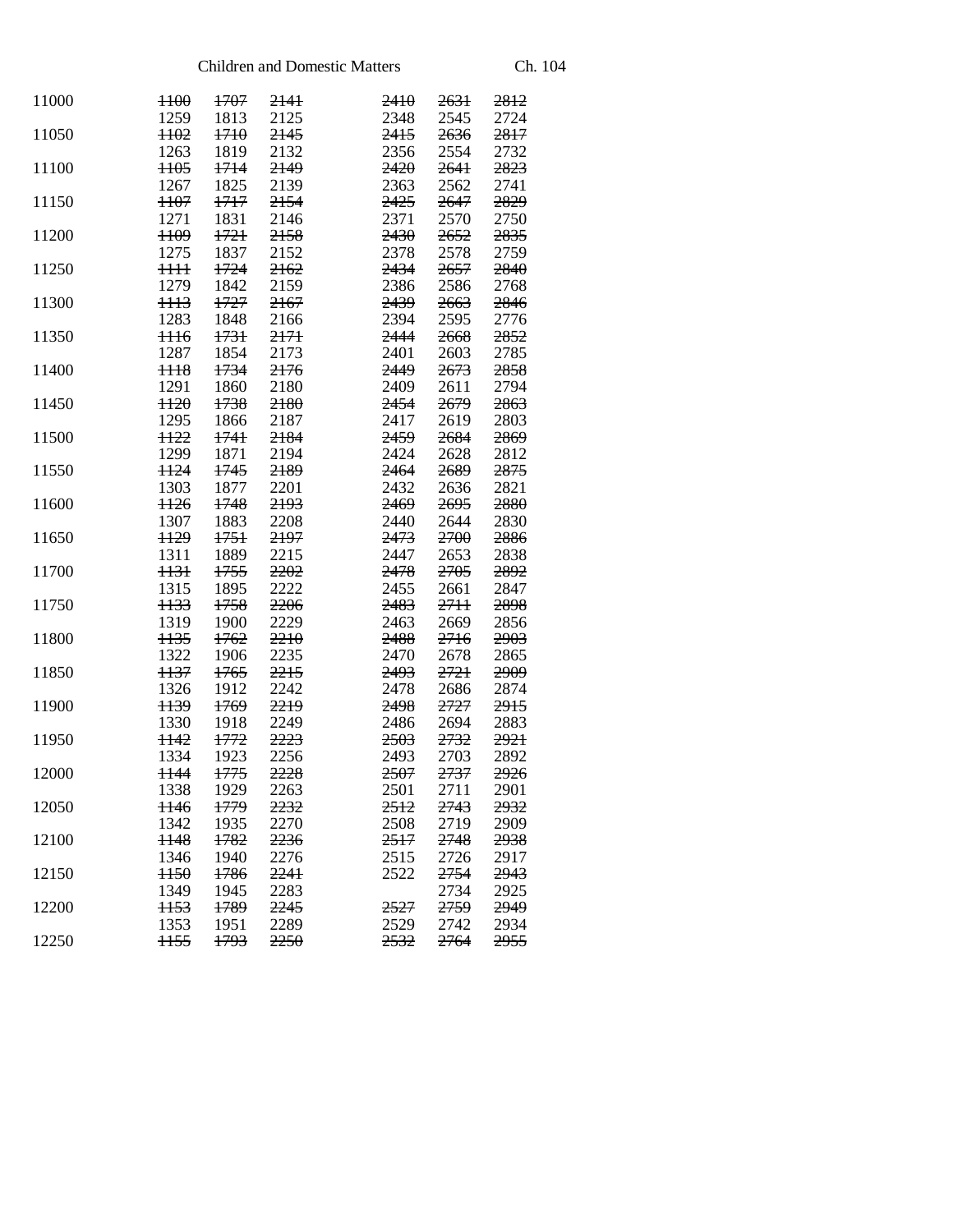| Ch. 104 |                 |                 |                 | <b>Children and Domestic Matters</b> |                 |                 |                 |
|---------|-----------------|-----------------|-----------------|--------------------------------------|-----------------|-----------------|-----------------|
|         | 1357            | 1956            | 2295            |                                      | 2536            | 2749            | 2942            |
| 12300   | 1157            | 1796            | 2254            |                                      | 2537            | 2770            | 2961            |
|         | 1360            | 1961            | 2302            |                                      | 2543            | 2757            | 2950            |
| 12350   | H <sub>59</sub> | 1799            | 2258            |                                      | 2541            | 2775            | <del>2966</del> |
|         | 1364            | 1967            | 2308            |                                      | 2551            | 2765            | 2958            |
| 12400   | <del>1161</del> | 1803            | 2263            |                                      | 2546            | 2780            | 2972            |
|         | 1367            | 1972            | 2315            |                                      | 2558            | 2772            | 2966            |
| 12450   | <del>1163</del> | 1806            | 2267            |                                      | 2551            | 2786            | 2978            |
|         | 1371            | 1977            | 2321            |                                      | 2565            | 2780            | 2975            |
| 12500   | <del>1166</del> | 1810            | 2271            |                                      | 2556            | 2791            | 2984            |
|         | 1375            | 1983            | 2327            |                                      | 2572            | 2788            | 2983            |
| 12550   | <b>H68</b>      | 1813            | 2276            |                                      | 2561            | 2796            | 2989            |
|         | 1378            | 1988            | 2334            |                                      | 2579            | 2795            | 2991            |
| 12600   | H70             | 1817            | 2280            |                                      | 2566            | 2802            | 2995            |
|         | 1382            | 1993            | 2340            |                                      | 2586            | 2803            | 2999            |
| 12650   | 1172            | 1820            | 2284            |                                      | 2571            | 2807            | 3001            |
|         | 1386            | 1998            | 2347            |                                      | 2593            | 2811            | 3007            |
| 12700   | <b>H74</b>      | 1823            | 2289            |                                      | 2576            | 2812            | 3007            |
|         | 1389            | 2004            | 2353            |                                      | 2600            | 2818            | 3016            |
| 12750   | H76             | 1827            | 2293            |                                      | 2580            | 2818            | 3012            |
|         | 1393            | 2009            | 2359            |                                      | 2607            | 2826            | 3024            |
| 12800   | <b>H79</b>      | 1830            | 2297            |                                      | 2585            | 2823            | 3018            |
|         | 1397            | 2014            | 2366            |                                      | 2614            | 2834            | 3032            |
| 12850   | 1181            | 1834            | 2302            |                                      | 2590            | 2828            | 3024            |
|         | 1400            | 2020            | 2373            |                                      | 2622            | 2842            | 3041            |
| 12900   | <b>H83</b>      | 1837            | 2306            |                                      | 2595            | 2834            | 3029            |
|         | 1405            | 2026            | 2380            |                                      | 2630            | 2851            | 3050            |
| 12950   | H <sub>85</sub> | 1840            | 2310            |                                      | 2600            | 2839            | 3035            |
|         | 1409            | 2032            | 2387            |                                      | 2638            | 2859            | 3059            |
| 13000   | <del>1187</del> | 1844            | 2315            |                                      | <del>2605</del> | 2844            | <del>3041</del> |
|         | 1413            | 2038            | 2394            |                                      | 2646            | 2868            | 3069            |
| 13050   | H90             | 1847            | 2319            |                                      | 2610            | 2850            | 3047            |
|         | 1417            | 2044            | 2402            |                                      | 2654            | 2877            | 3078            |
| 13100   | <b>H92</b>      | 1851            | 2323            |                                      | <del>2614</del> | 2855            | <del>3052</del> |
|         | 1421            | 2050            | 2409            |                                      | 2662            | 2885            | 3087            |
| 13150   | 1194            | 1854            | 2328            |                                      | 2619            | 2860            | 3058            |
|         | 1425            | 2056            | 2416            |                                      | 2670            | 2894            | 3096            |
| 13200   | <del>1196</del> | 1858            | 2332            |                                      | 2624            | 2866            | <del>3064</del> |
|         | 1429            |                 | 2423            |                                      |                 | 2902            | 3106            |
|         |                 | 2062            |                 |                                      | 2678            |                 |                 |
| 13250   | <del>1198</del> | <del>1861</del> | <del>2337</del> |                                      | <del>2629</del> | <del>2871</del> | <del>3070</del> |
|         | 1433            | 2068            | 2430            |                                      | 2685            | 2911            | 3115            |
| 13300   | 1200            | 1864            | 2341            |                                      | 2634            | 2876            | 3075            |
|         | 1437            | 2074            | 2437            |                                      | 2693            | 2920            | 3124            |
| 13350   | 1203            | 1868            | 2345            |                                      | 2639            | 2882            | 3081            |
|         | 1441            | 2080            | 2445            |                                      | 2701            | 2928            | 3133            |
| 13400   | 1205            | 1871            | 2350            |                                      | 2644            | 2887            | 3087            |
|         | 1445            | 2086            | 2452            |                                      | 2709            | 2937            | 3142            |
| 13450   | 1207            | 1875            | 2354            |                                      | 2649            | 2892            | 3092            |
|         | 1449            | 2092            | 2459            |                                      | 2717            | 2945            | 3152            |
| 13500   | 1208            | 1878            | 2356            |                                      | 2651            | 2895            | 3098            |
|         | 1453            | 2098            | 2466            |                                      | 2725            | 2954            | 3161            |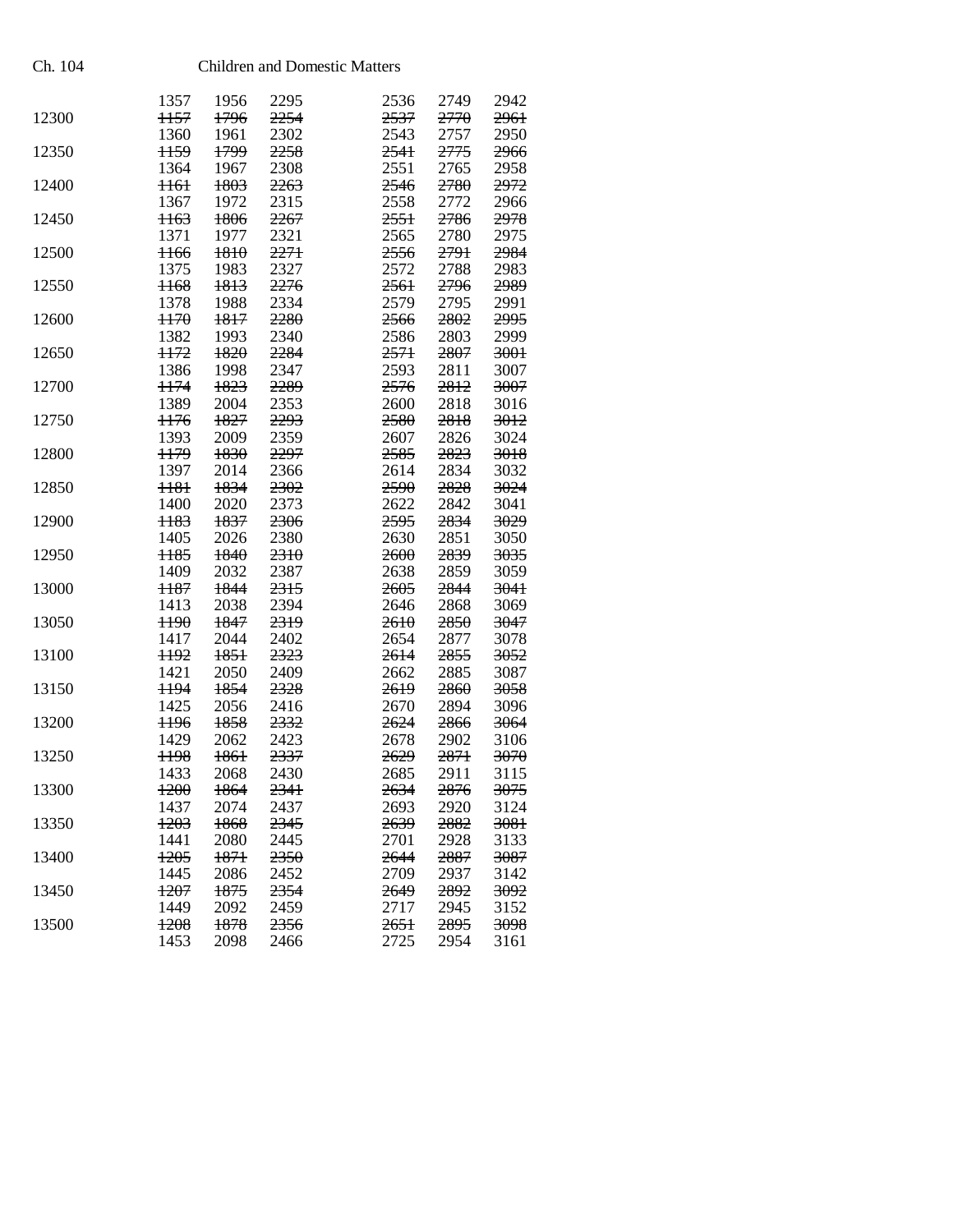| 13550 | 1210<br>1457    | 1880<br>2104    | 2358<br>2473    | 2654<br>2733    | 2898<br>2963     | 3104<br>3170    |
|-------|-----------------|-----------------|-----------------|-----------------|------------------|-----------------|
|       |                 |                 |                 |                 |                  |                 |
| 13600 | 1211            | 1881            | 2360            | <del>2657</del> | 290 <sup>1</sup> | $3H\theta$      |
|       | 1461            | 2110            | 2481            | 2741            | 2971             | 3179            |
| 13650 | <del>1212</del> | 1883            | <del>2363</del> | <del>2660</del> | 2904             | 3H <sub>5</sub> |
|       | 1465            | 2116            | 2488            | 2749            | 2980             | 3189            |
| 13700 | 1213            | 1885            | 2365            | 2662            | 2907             | 3121            |
|       | 1469            | 2122            | 2495            | 2757            | 2989             | 3198            |
| 13750 | 1215            | 1887            | <del>2368</del> | <del>2665</del> | 2910             | 3127            |
|       | 1473            | 2128            | 2502            | 2765            | 2997             | 3207            |
| 13800 | 1216            | 1889            | 2370            | 2668            | 2913             | 3133            |
|       | 1477            | 2134            | 2509            | 2773            | 3006             | 3216            |
| 13850 | 1217            | <del>1891</del> | 2372            | 2671            | 2916             | 3138            |
|       | 1481            | 2140            | 2517            | 2781            | 3014             | 3225            |
| 13900 | <del>1218</del> | <del>1893</del> | 2375            | 2673            | 2919             | 3144            |
|       | 1485            | 2146            | 2524            | 2789            | 3023             | 3235            |
| 13950 | 1220            | 1895            | 2377            | 2676            | 2922             | 3150            |
|       | 1489            | 2152            | 2531            | 2797            | 3032             | 3244            |
| 14000 | $+22+$          | 1897            | 2379            | 2679            | 2925             | 3155            |
|       | 1493            | 2158            | 2538            | 2805            | 3040             | 3253            |
| 14050 | 1222            | 1898            | 2382            | 2682            | 2928             | 3161            |
|       | 1497            | 2164            | 2545            | 2813            | 3049             | 3262            |
| 14100 | 1223            | 1900            | 2384            | 2684            | 2931             | 3167            |
|       | 1501            | 2170            | 2553            | 2821            | 3058             | 3272            |
| 14150 | 1225            | 1902            | 2387            | 2687            | 2934             | 3173            |
|       | 1505            | 2176            | 2560            | 2829            | 3066             | 3281            |
| 14200 | 1226            | 1904            | 2389            | 2690            | 2937             | 3178            |
|       | 1509            | 2181            | 2567            | 2836            | 3075             | 3290            |
| 14250 | 1227            | 1906            | 2391            | <del>2693</del> | 2940             | 3184            |
|       | 1514            | 2187            | 2574            | 2844            | 3083             | 3299            |
| 14300 | 1228            | 1908            | 2394            | 2695            | 2943             | 3190            |
|       | 1518            | 2193            | 2581            | 2852            | 3092             | 3308            |
| 14350 | 1230            | 1910            | 2396            | 2698            | 2946             | 3196            |
|       | 1522            | 2199            | 2589            | 2860            | 3101             | 3318            |
| 14400 | 1231            | 1912            | 2398            | 2701            | 2949             | 3201            |
|       | 1526            | 2205            | 2596            | 2868            | 3109             | 3327            |
| 14450 | 1232            | 1914            | 2401            | 2704            | 2952             | 3207            |
|       | 1530            | 2211            | 2603            | 2876            | 3118             | 3336            |
| 14500 | 1233            | 1915            | <del>2403</del> | 2706            | 2955             | 3213            |
|       | 1534            | 2217            |                 | 2884            | 3126             | 3345            |
|       |                 |                 | 2610            |                 |                  |                 |
| 14550 | 1235            | 1917            | <b>2405</b>     | 2709            | 2958             | 3218            |
|       | 1538            | 2223            | 2617            | 2892            | 3135             | 3354            |
| 14600 | 1236            | 1919            | <b>2408</b>     | 2712            | <del>2961</del>  | 3224            |
|       | 1542            | 2229            | 2624            | 2900            | 3144             | 3364            |
| 14650 | 1237            | 1921            | 2410            | 2715            | 2964             | 3230            |
|       | 1546            | 2235            | 2632            | 2908            | 3152             | 3373            |
| 14700 | 1238            | 1923            | 2413            | 2717            | 2967             | 3236            |
|       | 1550            | 2241            | 2639            | 2916            | 3161             | 3382            |
| 14750 | 1240            | 1925            | <del>2415</del> | 2720            | 2970             | 3241            |
|       | 1554            | 2247            | 2646            | 2924            | 3170             | 3391            |
| 14800 | 1241            | 1927            | 2417            | 2723            | 2973             | 3247            |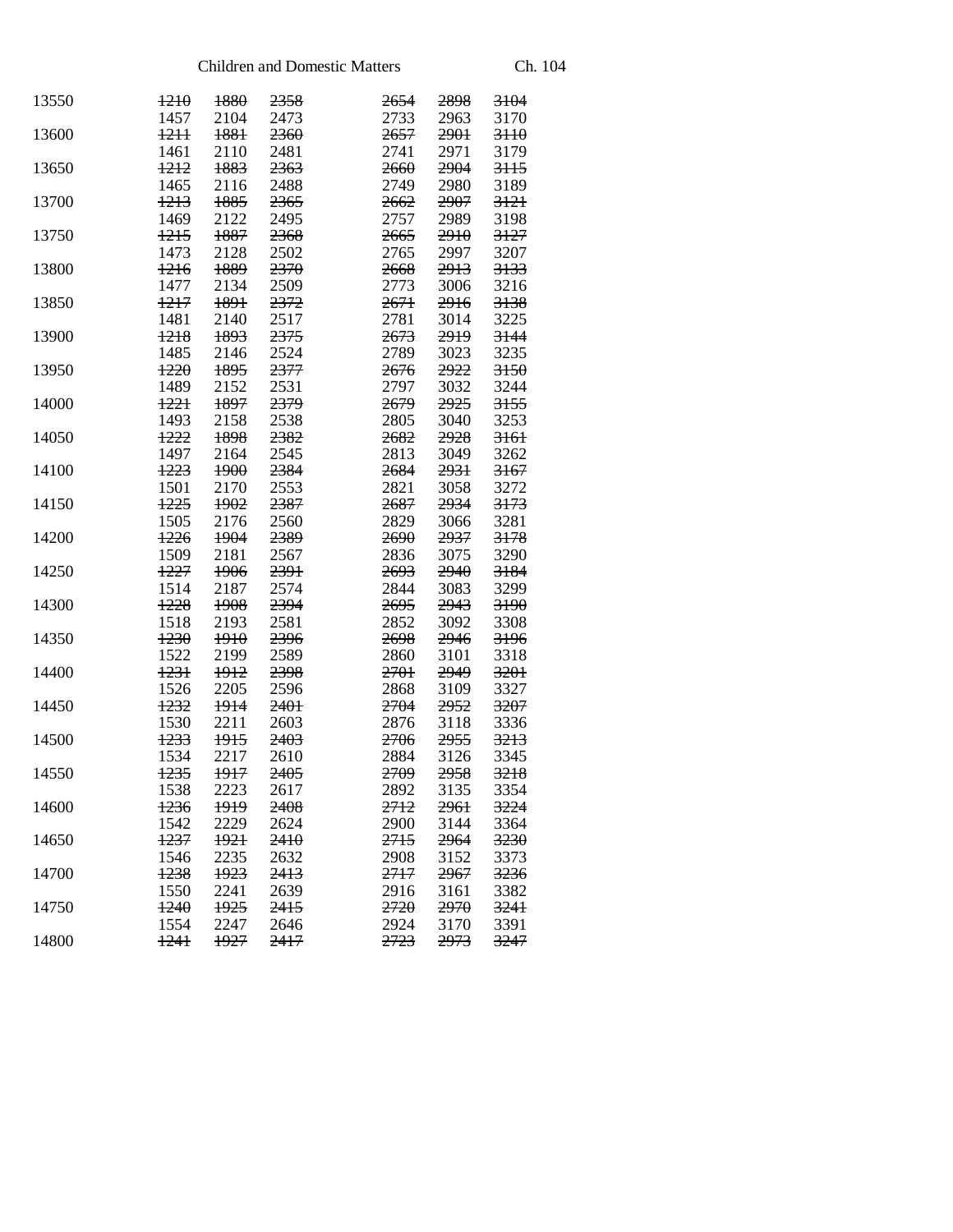| Children and Domestic Matter |  |  |  |  |
|------------------------------|--|--|--|--|
|------------------------------|--|--|--|--|

|       | 1558 | 2253 | 2653 | 2932 | 3178 | 3401 |
|-------|------|------|------|------|------|------|
| 14850 | 1242 | 1929 | 2420 | 2726 | 2976 | 3253 |
|       | 1562 | 2259 | 2660 | 2940 | 3187 | 3410 |
| 14900 | 1243 | 1931 | 2422 | 2728 | 2979 | 3259 |
|       | 1566 | 2265 | 2668 | 2948 | 3195 | 3419 |
| 14950 | 1245 | 1932 | 2424 | 2731 | 2982 | 3264 |
|       | 1570 | 2271 | 2675 | 2956 | 3204 | 3428 |
| 15000 | 1246 | 1934 | 2427 | 2734 | 2985 | 3270 |
|       | 1574 | 2277 | 2682 | 2964 | 3213 | 3437 |
| 15050 | 1578 | 2283 | 2689 | 2972 | 3221 | 3447 |
| 15100 | 1582 | 2289 | 2696 | 2980 | 3230 | 3456 |
| 15150 | 1586 | 2295 | 2704 | 2987 | 3238 | 3465 |
| 15200 | 1590 | 2301 | 2711 | 2995 | 3247 | 3474 |
| 15250 | 1594 | 2307 | 2718 | 3003 | 3256 | 3484 |
|       |      |      |      |      |      |      |
| 15300 | 1598 | 2313 | 2725 | 3011 | 3264 | 3493 |
| 15350 | 1602 | 2319 | 2732 | 3019 | 3273 | 3502 |
| 15400 | 1606 | 2325 | 2740 | 3027 | 3282 | 3511 |
| 15450 | 1610 | 2330 | 2746 | 3034 | 3289 | 3519 |
| 15500 | 1613 | 2334 | 2750 | 3039 | 3294 | 3525 |
| 15550 | 1615 | 2338 | 2755 | 3044 | 3300 | 3531 |
| 15600 | 1618 | 2342 | 2759 | 3049 | 3305 | 3537 |
| 15650 | 1621 | 2346 | 2764 | 3054 | 3311 | 3542 |
| 15700 | 1624 | 2350 | 2768 | 3059 | 3316 | 3548 |
| 15750 | 1626 | 2353 | 2773 | 3064 | 3322 | 3554 |
| 15800 | 1629 | 2357 | 2778 | 3069 | 3327 | 3560 |
| 15850 | 1632 | 2361 | 2782 | 3074 | 3332 | 3566 |
| 15900 | 1634 | 2365 | 2787 | 3079 | 3338 | 3572 |
| 15950 | 1637 | 2369 | 2791 | 3084 | 3343 | 3577 |
| 16000 | 1640 | 2373 | 2796 | 3089 | 3349 | 3583 |
| 16050 | 1643 | 2377 | 2800 | 3094 | 3354 | 3589 |
|       |      |      |      |      |      |      |
| 16100 | 1645 | 2381 | 2805 | 3099 | 3360 | 3595 |
| 16150 | 1648 | 2385 | 2809 | 3104 | 3365 | 3601 |
| 16200 | 1651 | 2389 | 2814 | 3109 | 3371 | 3607 |
| 16250 | 1654 | 2392 | 2818 | 3114 | 3376 | 3612 |
| 16300 | 1656 | 2396 | 2823 | 3119 | 3381 | 3618 |
| 16350 | 1659 | 2400 | 2828 | 3124 | 3387 | 3624 |
| 16400 | 1662 | 2404 | 2832 | 3129 | 3392 | 3630 |
| 16450 | 1665 | 2408 | 2837 | 3134 | 3398 | 3636 |
| 16500 | 1667 | 2412 | 2841 | 3140 | 3403 | 3641 |
| 16550 | 1670 | 2416 | 2846 | 3145 | 3409 | 3647 |
| 16600 | 1673 | 2420 | 2850 | 3150 | 3414 | 3653 |
| 16650 | 1675 | 2424 | 2855 | 3155 | 3420 | 3659 |
| 16700 | 1678 | 2428 | 2859 | 3160 | 3425 | 3665 |
| 16750 | 1681 | 2431 | 2864 | 3165 | 3430 | 3671 |
| 16800 | 1684 | 2435 | 2868 | 3170 | 3436 | 3676 |
| 16850 | 1686 | 2439 | 2873 | 3175 | 3441 | 3682 |
| 16900 | 1689 | 2443 | 2878 | 3180 | 3447 | 3688 |
| 16950 | 1692 | 2447 | 2882 | 3185 | 3452 | 3694 |
| 17000 | 1695 | 2451 | 2887 | 3190 | 3458 | 3700 |
| 17050 | 1697 | 2455 | 2891 | 3195 | 3463 | 3706 |
|       |      |      |      |      |      |      |
| 17100 | 1700 | 2459 | 2896 | 3200 | 3469 | 3711 |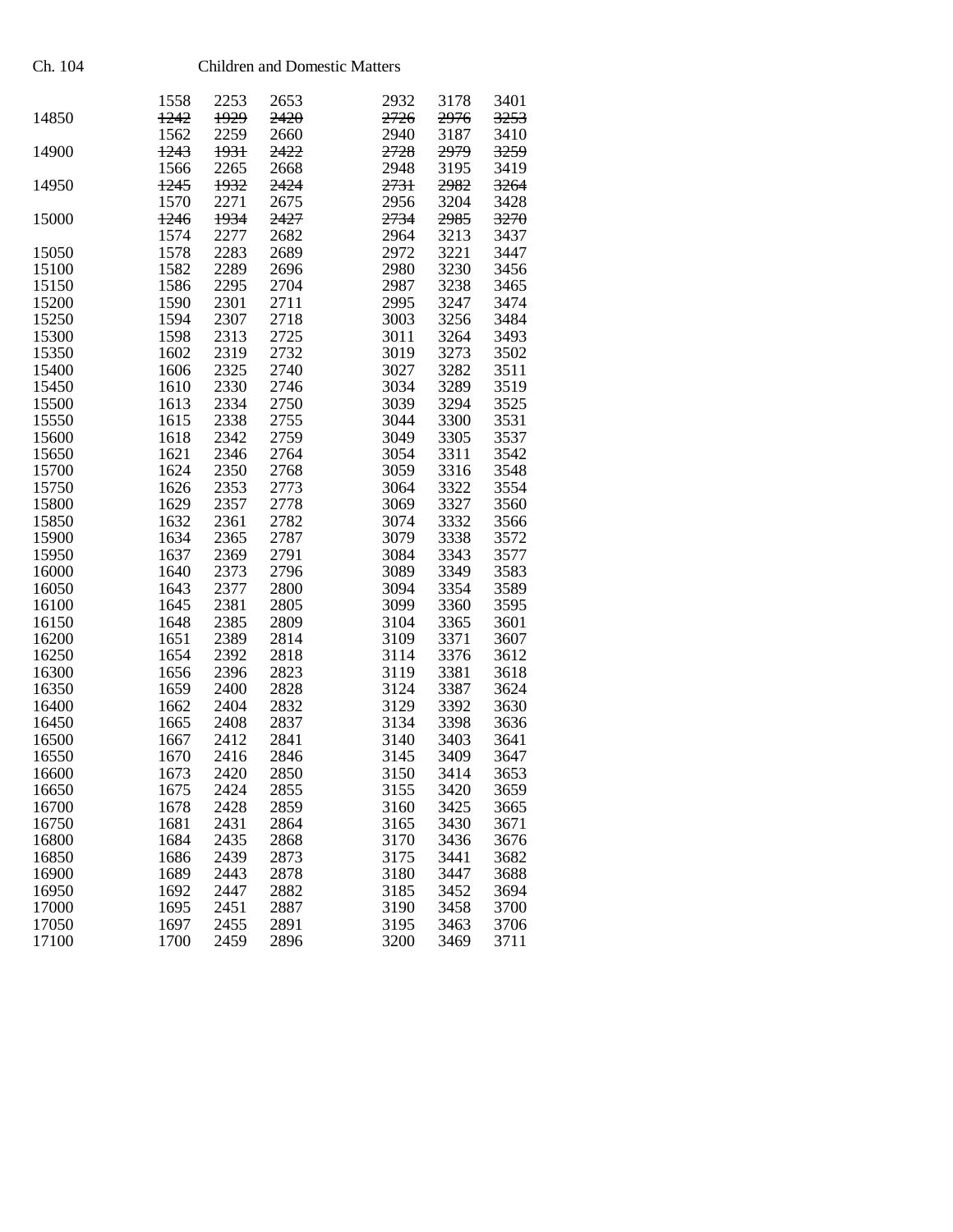| 17150 | 1703 | 2463 | 2900 | 3205 | 3474 | 3717 |
|-------|------|------|------|------|------|------|
| 17200 | 1705 | 2467 | 2905 | 3210 | 3479 | 3723 |
| 17250 | 1708 | 2471 | 2909 | 3215 | 3485 | 3729 |
| 17300 | 1711 | 2474 | 2914 | 3220 | 3490 | 3735 |
| 17350 | 1714 | 2478 | 2918 | 3225 | 3496 | 3740 |
| 17400 | 1716 | 2482 | 2923 | 3230 | 3501 | 3746 |
| 17450 | 1719 | 2486 | 2928 | 3235 | 3507 | 3752 |
| 17500 | 1722 | 2490 | 2932 | 3240 | 3512 | 3758 |
| 17550 | 1725 | 2494 | 2937 | 3245 | 3518 | 3764 |
| 17600 | 1727 | 2498 | 2941 | 3250 | 3523 | 3770 |
| 17650 | 1730 | 2502 | 2946 | 3255 | 3528 | 3775 |
| 17700 | 1733 | 2506 | 2950 | 3260 | 3534 | 3781 |
| 17750 | 1736 | 2510 | 2955 | 3265 | 3539 | 3787 |
| 17800 | 1738 | 2513 | 2959 | 3270 | 3545 | 3793 |
| 17850 | 1741 | 2517 | 2964 | 3275 | 3550 | 3799 |
| 17900 | 1744 | 2521 | 2968 | 3280 | 3556 | 3805 |
| 17950 | 1746 | 2525 | 2973 | 3285 | 3561 | 3810 |
| 18000 | 1749 | 2529 | 2978 | 3290 | 3567 | 3816 |
| 18050 | 1752 | 2533 | 2982 | 3295 | 3572 | 3822 |
| 18100 | 1755 | 2537 | 2987 | 3300 | 3577 | 3828 |
| 18150 | 1757 | 2541 | 2991 | 3305 | 3583 | 3834 |
| 18200 | 1760 | 2545 | 2996 | 3310 | 3588 | 3839 |
| 18250 | 1763 | 2549 | 3000 | 3315 | 3594 | 3845 |
| 18300 | 1766 | 2552 | 3005 | 3320 | 3599 | 3851 |
| 18350 | 1768 | 2556 | 3009 | 3325 | 3605 | 3857 |
|       |      | 2560 |      | 3330 |      | 3863 |
| 18400 | 1771 |      | 3014 |      | 3610 |      |
| 18450 | 1774 | 2564 | 3018 | 3335 | 3616 | 3869 |
| 18500 | 1776 | 2568 | 3023 | 3340 | 3621 | 3874 |
| 18550 | 1779 | 2572 | 3027 | 3345 | 3626 | 3880 |
| 18600 | 1782 | 2576 | 3032 | 3350 | 3632 | 3886 |
| 18650 | 1785 | 2580 | 3037 | 3355 | 3637 | 3892 |
| 18700 | 1787 | 2584 | 3041 | 3360 | 3643 | 3898 |
| 18750 | 1790 | 2588 | 3046 | 3365 | 3648 | 3904 |
| 18800 | 1793 | 2592 | 3050 | 3370 | 3654 | 3909 |
| 18850 | 1796 | 2595 | 3055 | 3376 | 3659 | 3915 |
| 18900 | 1798 | 2599 | 3059 | 3381 | 3664 | 3921 |
| 18950 | 1801 | 2603 | 3064 | 3386 | 3670 | 3927 |
| 19000 | 1804 | 2607 | 3068 | 3391 | 3675 | 3933 |
| 19050 | 1807 | 2611 | 3073 | 3396 | 3681 | 3938 |
| 19100 | 1809 | 2615 | 3077 | 3401 | 3686 | 3944 |
| 19150 | 1812 | 2619 | 3082 | 3406 | 3692 | 3950 |
| 19200 | 1815 | 2623 | 3087 | 3411 | 3697 | 3956 |
| 19250 | 1817 | 2627 | 3091 | 3416 | 3703 | 3962 |
| 19300 | 1820 | 2631 | 3096 | 3421 | 3708 | 3968 |
| 19350 | 1823 | 2634 | 3100 | 3426 | 3713 | 3973 |
| 19400 | 1826 | 2638 | 3105 | 3431 | 3719 | 3979 |
| 19450 | 1828 | 2642 | 3109 | 3436 | 3724 | 3985 |
| 19500 | 1831 | 2646 | 3114 | 3441 | 3730 | 3991 |
| 19550 | 1834 | 2650 | 3118 | 3446 | 3735 | 3997 |
| 19600 | 1837 | 2654 | 3123 | 3451 | 3741 | 4003 |
| 19650 | 1839 | 2658 | 3127 | 3456 | 3746 | 4008 |